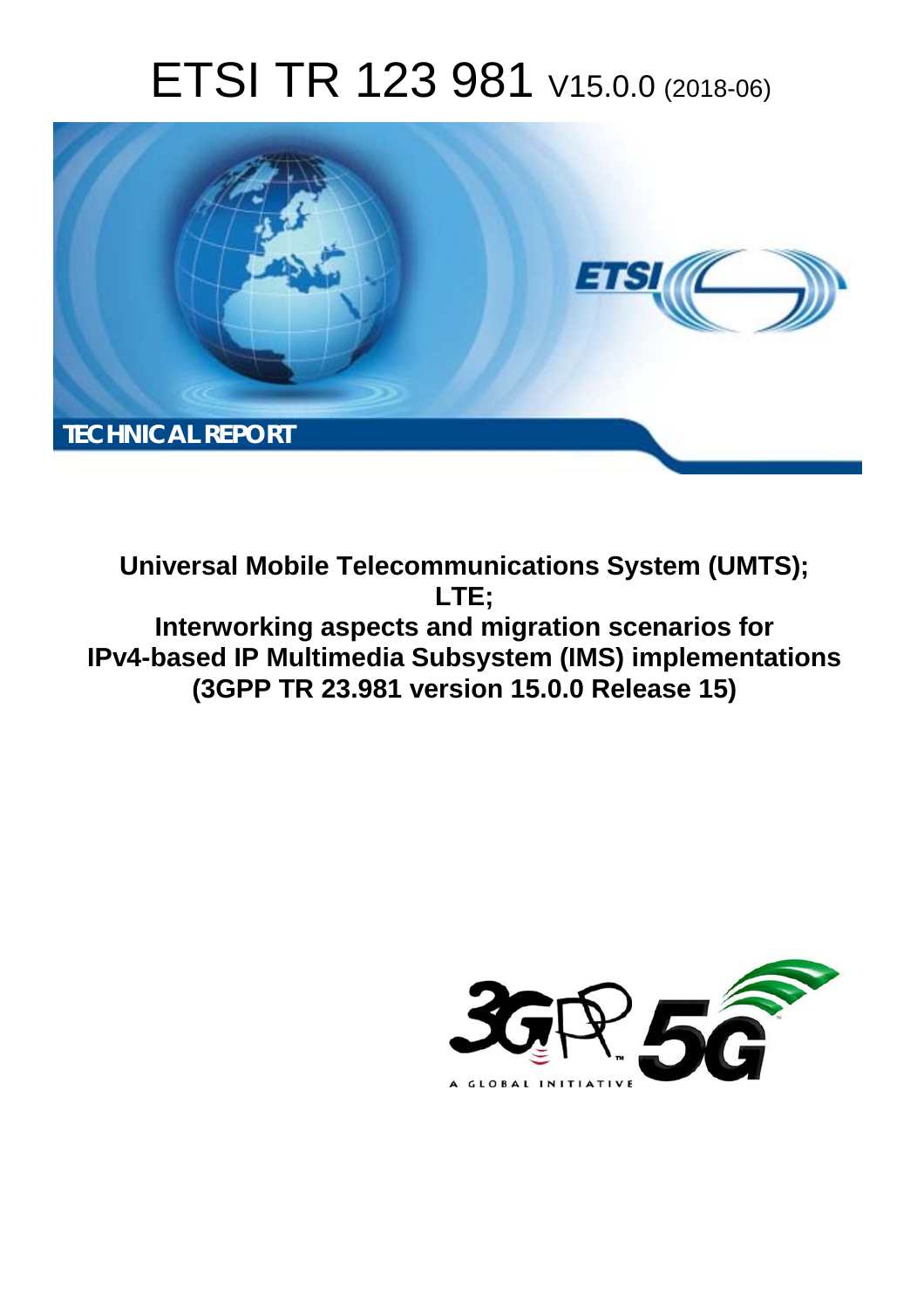Reference RTR/TSGS-0223981vf00

> Keywords LTE,UMTS

#### *ETSI*

#### 650 Route des Lucioles F-06921 Sophia Antipolis Cedex - FRANCE

Tel.: +33 4 92 94 42 00 Fax: +33 4 93 65 47 16

Siret N° 348 623 562 00017 - NAF 742 C Association à but non lucratif enregistrée à la Sous-Préfecture de Grasse (06) N° 7803/88

#### *Important notice*

The present document can be downloaded from: <http://www.etsi.org/standards-search>

The present document may be made available in electronic versions and/or in print. The content of any electronic and/or print versions of the present document shall not be modified without the prior written authorization of ETSI. In case of any existing or perceived difference in contents between such versions and/or in print, the only prevailing document is the print of the Portable Document Format (PDF) version kept on a specific network drive within ETSI Secretariat.

Users of the present document should be aware that the document may be subject to revision or change of status. Information on the current status of this and other ETSI documents is available at <https://portal.etsi.org/TB/ETSIDeliverableStatus.aspx>

If you find errors in the present document, please send your comment to one of the following services: <https://portal.etsi.org/People/CommiteeSupportStaff.aspx>

#### *Copyright Notification*

No part may be reproduced or utilized in any form or by any means, electronic or mechanical, including photocopying and microfilm except as authorized by written permission of ETSI. The content of the PDF version shall not be modified without the written authorization of ETSI. The copyright and the foregoing restriction extend to reproduction in all media.

> © ETSI 2018. All rights reserved.

**DECT**TM, **PLUGTESTS**TM, **UMTS**TM and the ETSI logo are trademarks of ETSI registered for the benefit of its Members. **3GPP**TM and **LTE**TM are trademarks of ETSI registered for the benefit of its Members and of the 3GPP Organizational Partners. **oneM2M** logo is protected for the benefit of its Members.

**GSM**® and the GSM logo are trademarks registered and owned by the GSM Association.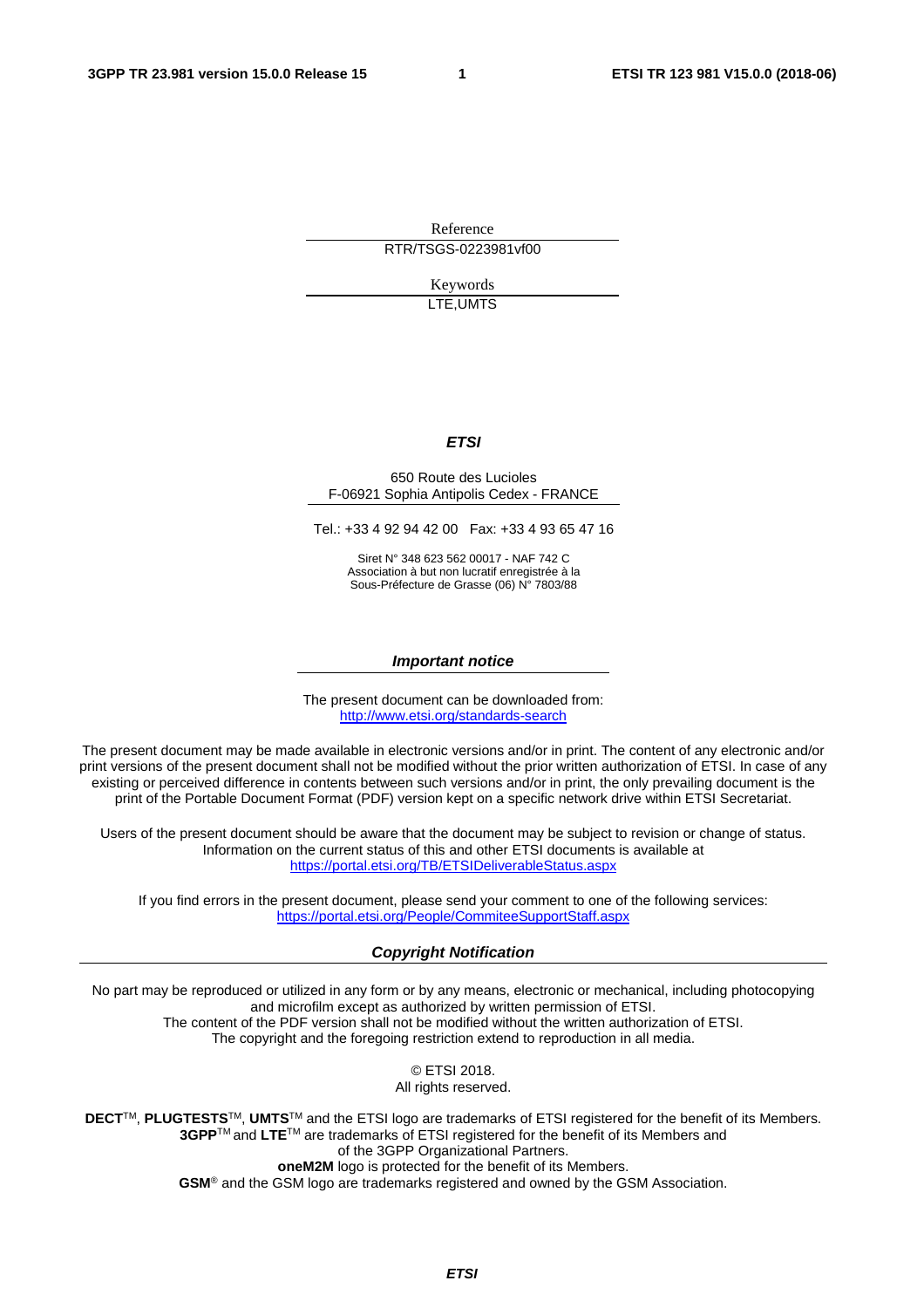# Intellectual Property Rights

#### Essential patents

IPRs essential or potentially essential to normative deliverables may have been declared to ETSI. The information pertaining to these essential IPRs, if any, is publicly available for **ETSI members and non-members**, and can be found in ETSI SR 000 314: *"Intellectual Property Rights (IPRs); Essential, or potentially Essential, IPRs notified to ETSI in respect of ETSI standards"*, which is available from the ETSI Secretariat. Latest updates are available on the ETSI Web server ([https://ipr.etsi.org/\)](https://ipr.etsi.org/).

Pursuant to the ETSI IPR Policy, no investigation, including IPR searches, has been carried out by ETSI. No guarantee can be given as to the existence of other IPRs not referenced in ETSI SR 000 314 (or the updates on the ETSI Web server) which are, or may be, or may become, essential to the present document.

#### **Trademarks**

The present document may include trademarks and/or tradenames which are asserted and/or registered by their owners. ETSI claims no ownership of these except for any which are indicated as being the property of ETSI, and conveys no right to use or reproduce any trademark and/or tradename. Mention of those trademarks in the present document does not constitute an endorsement by ETSI of products, services or organizations associated with those trademarks.

# Foreword

This Technical Report (TR) has been produced by ETSI 3rd Generation Partnership Project (3GPP).

The present document may refer to technical specifications or reports using their 3GPP identities, UMTS identities or GSM identities. These should be interpreted as being references to the corresponding ETSI deliverables.

The cross reference between GSM, UMTS, 3GPP and ETSI identities can be found under [http://webapp.etsi.org/key/queryform.asp.](http://webapp.etsi.org/key/queryform.asp)

# Modal verbs terminology

In the present document "**should**", "**should not**", "**may**", "**need not**", "**will**", "**will not**", "**can**" and "**cannot**" are to be interpreted as described in clause 3.2 of the [ETSI Drafting Rules](https://portal.etsi.org/Services/editHelp!/Howtostart/ETSIDraftingRules.aspx) (Verbal forms for the expression of provisions).

"**must**" and "**must not**" are **NOT** allowed in ETSI deliverables except when used in direct citation.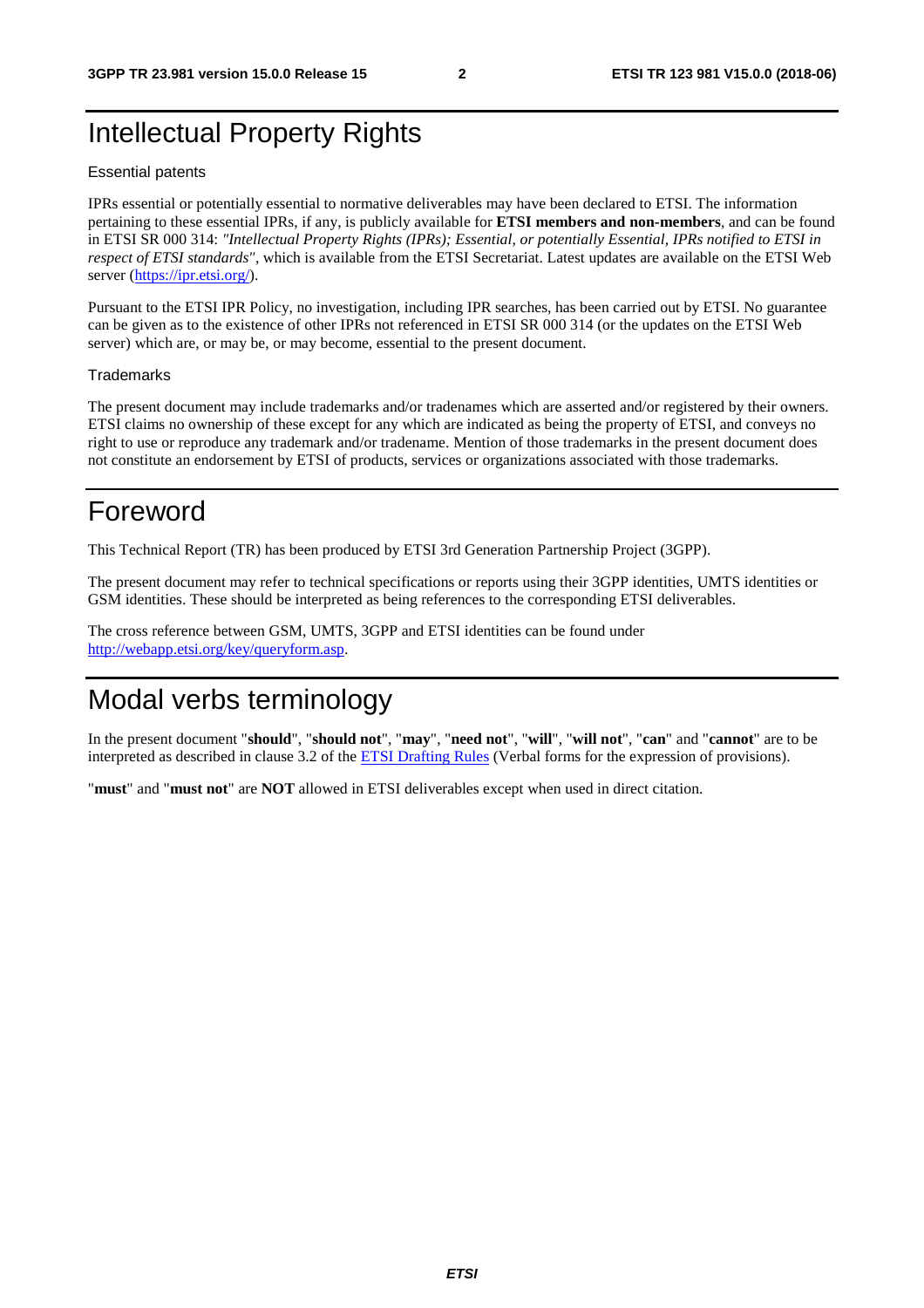$\mathbf{3}$ 

# Contents

| 1              |  |  |  |  |  |  |
|----------------|--|--|--|--|--|--|
| $\overline{2}$ |  |  |  |  |  |  |
| 3              |  |  |  |  |  |  |
| 3.1            |  |  |  |  |  |  |
| 3.2            |  |  |  |  |  |  |
| 3.3            |  |  |  |  |  |  |
| 4              |  |  |  |  |  |  |
| 4.1            |  |  |  |  |  |  |
| 4.2            |  |  |  |  |  |  |
| 4.2.1          |  |  |  |  |  |  |
| 4.2.2          |  |  |  |  |  |  |
|                |  |  |  |  |  |  |
| 5              |  |  |  |  |  |  |
| 5.1            |  |  |  |  |  |  |
| 5.2            |  |  |  |  |  |  |
| 5.2.1          |  |  |  |  |  |  |
| 5.2.2          |  |  |  |  |  |  |
| 5.2.2.1        |  |  |  |  |  |  |
| 5.2.2.2        |  |  |  |  |  |  |
| 5.2.2.3        |  |  |  |  |  |  |
| 5.2.3          |  |  |  |  |  |  |
| 5.2.4          |  |  |  |  |  |  |
| 5.2.4.1        |  |  |  |  |  |  |
| 5.2.4.2        |  |  |  |  |  |  |
| 5.3            |  |  |  |  |  |  |
| 5.3.1          |  |  |  |  |  |  |
| 5.3.1.1        |  |  |  |  |  |  |
| 5.3.1.2        |  |  |  |  |  |  |
| 5.3.2          |  |  |  |  |  |  |
| 5.3.3          |  |  |  |  |  |  |
| 5.3.3.1        |  |  |  |  |  |  |
| 5.3.3.2        |  |  |  |  |  |  |
| 5.3.3.3        |  |  |  |  |  |  |
| 5.3.4          |  |  |  |  |  |  |
| 5.3.4.1        |  |  |  |  |  |  |
| 5.3.4.2        |  |  |  |  |  |  |
| 5.3.4.3        |  |  |  |  |  |  |
| 5.3.4.4        |  |  |  |  |  |  |
| 5.3.4.5        |  |  |  |  |  |  |
| 5.3.5          |  |  |  |  |  |  |
| 5.3.5.1        |  |  |  |  |  |  |
| 5.3.5.2        |  |  |  |  |  |  |
| 5.3.6          |  |  |  |  |  |  |
| 5.3.7          |  |  |  |  |  |  |
| 5.3.7.1        |  |  |  |  |  |  |
| 5.3.7.2        |  |  |  |  |  |  |
| 5.3.7.3        |  |  |  |  |  |  |
| 5.4            |  |  |  |  |  |  |
| 5.4.1          |  |  |  |  |  |  |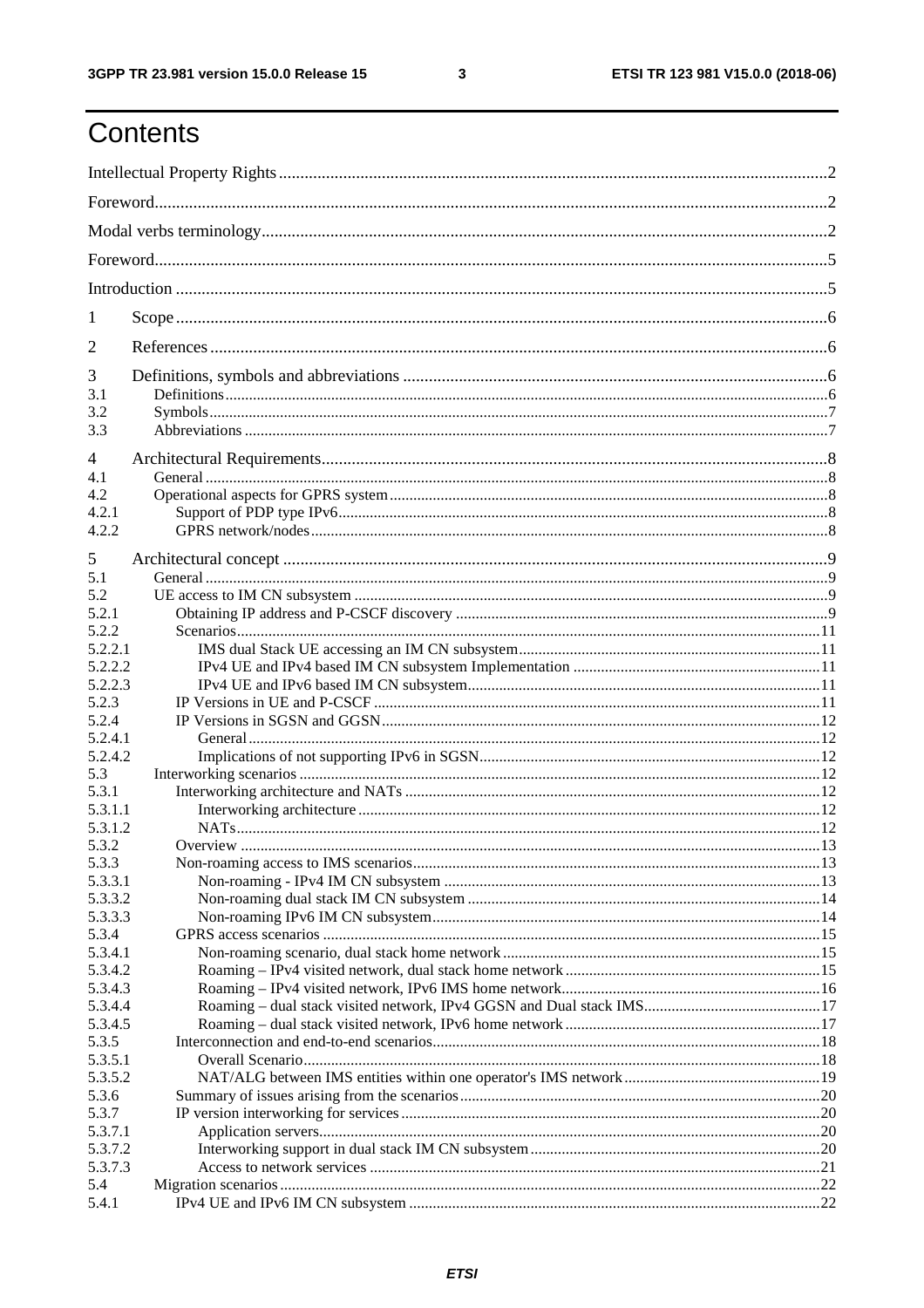| 5.4.2           |  |
|-----------------|--|
| 5.4.3           |  |
| 5.4.3.1         |  |
| 5.4.3.2         |  |
| 5.4.3.3         |  |
| 5.4.4           |  |
| 6               |  |
| Annex A:        |  |
| A.1             |  |
| A.1.1           |  |
| A.1.2           |  |
| A.1.3           |  |
| A.1.4           |  |
| A.2             |  |
| A.2.1           |  |
| A.2.2           |  |
| A.2.3           |  |
| A.2.4           |  |
| A.2.5           |  |
| <b>Annex B:</b> |  |
|                 |  |
|                 |  |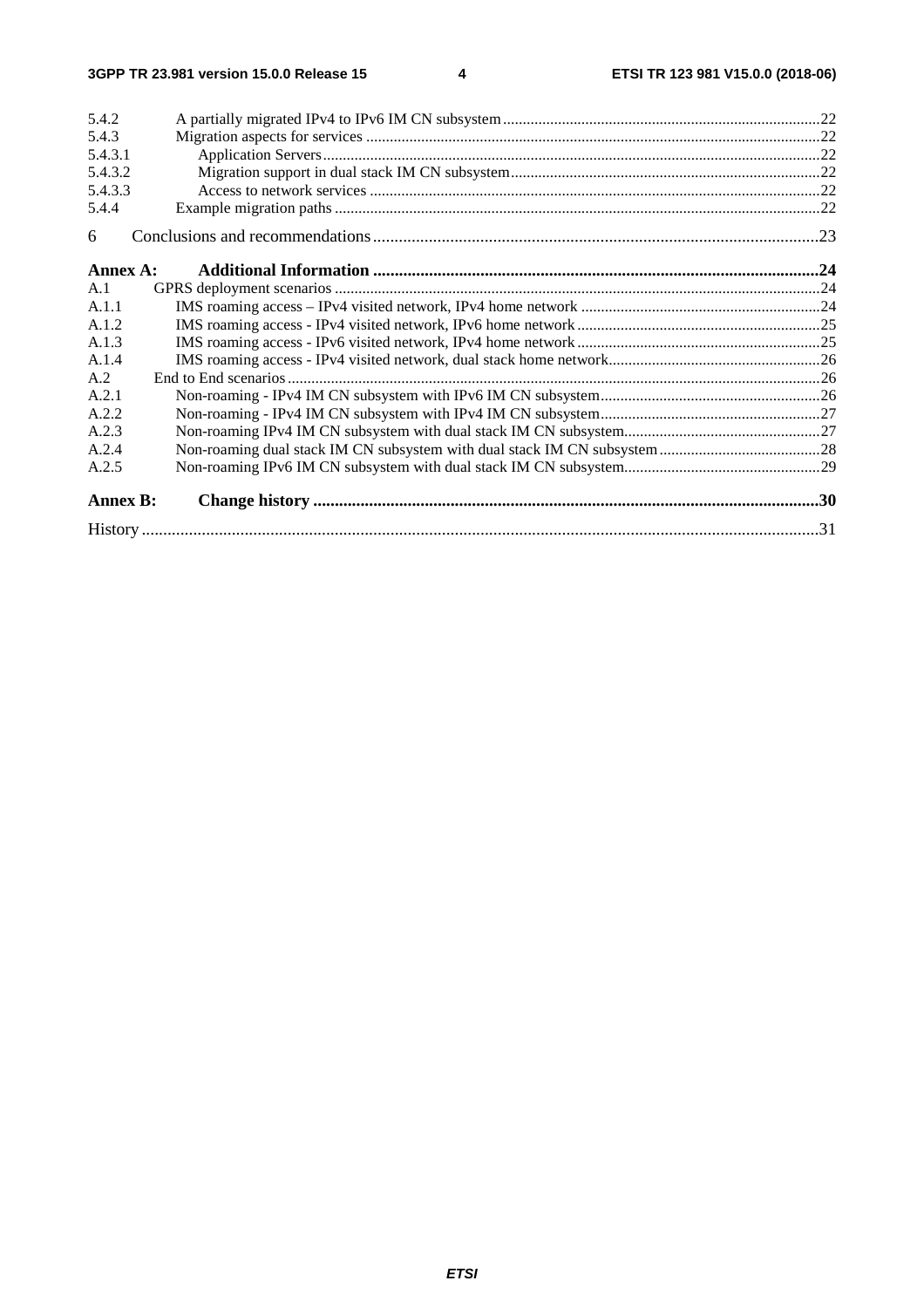# Foreword

This Technical Report has been produced by the 3rd Generation Partnership Project (3GPP).

The contents of the present document are subject to continuing work within the TSG and may change following formal TSG approval. Should the TSG modify the contents of the present document, it will be re-released by the TSG with an identifying change of release date and an increase in version number as follows:

Version x.y.z

where:

- x the first digit:
	- 1 presented to TSG for information;
	- 2 presented to TSG for approval;
	- 3 or greater indicates TSG approved document under change control.
- y the second digit is incremented for all changes of substance, i.e. technical enhancements, corrections, updates, etc.
- z the third digit is incremented when editorial only changes have been incorporated in the document.

# Introduction

3GPP specifications design the IMS to use exclusively IPv6, however early IMS implementations and deployments may use IPv4, as specified in clause 5.1 of TS 23.221 [3]. Therefore it is understood that there will exist IPv4 based IMS implementations, namely initial IMS implementations and IMS implementations based on 3GPP2 specifications. This is the motivation to study interworking and migration scenarios related to IPv4 based IMS implementations.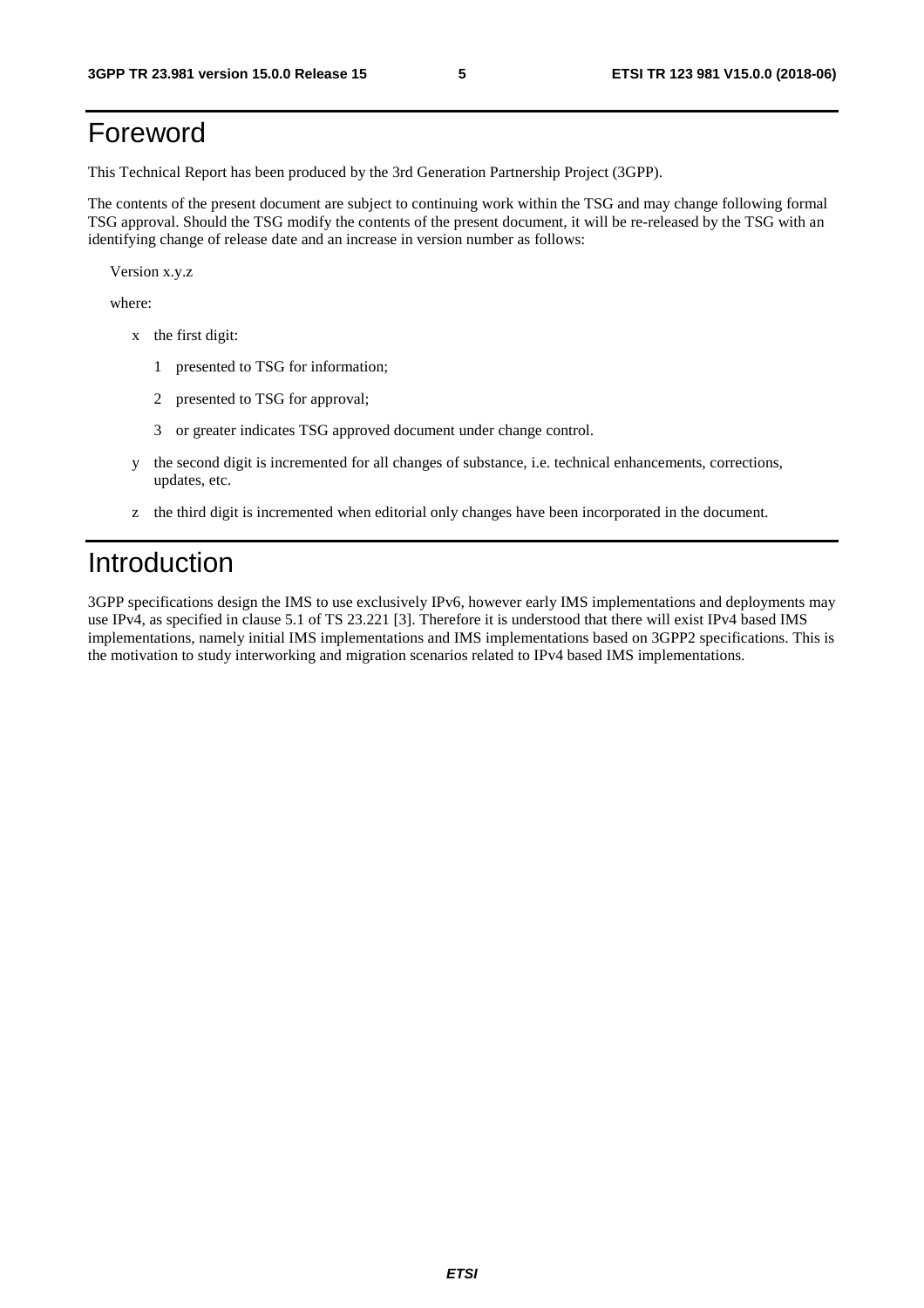# 1 Scope

The present document studies study interworking and migration scenarios related to IPv4 based IMS implementations. The study provides guidelines for operators and vendors on interworking aspects of IPv4 based IMS implementations, and provides guidelines on migrating to 3GPP IMS using IPv6.

# 2 References

The following documents contain provisions which, through reference in this text, constitute provisions of the present document.

- References are either specific (identified by date of publication, edition number, version number, etc.) or non-specific.
- For a specific reference, subsequent revisions do not apply.
- For a non-specific reference, the latest version applies. In the case of a reference to a 3GPP document (including a GSM document), a non-specific reference implicitly refers to the latest version of that document *in the same Release as the present document*.
- [1] Void.
- [2] 3GPP TS 21.905: "Vocabulary for 3GPP Specifications".
- [3] 3GPP TS 23.221: "Architectural Requirements".
- [4] 3GPP TS 23.228: "IP Multimedia (IM) Subsystem Stage 2".
- [5] 3GPP TS 23.141: "Presence Service; Architecture and Functional Description".
- [6] 3GPP TS 23.060: "General Packet Radio Service (GPRS); Service description; Stage 2".
- [7] 3GPP TS 33.203: "3G security; Access security for IP-based services".
- [7a] 3GPP TS 23.002: "Network Architecture".
- [8] draft-ietf-ngtrans-isatap-21.txt (April 2004): "Intra-Site Automatic Tunnel Addressing Protocol (ISATAP)", work in progress.

Editor's note: The above document cannot be formally referenced until it is published as an RFC.

- [9] 3GPP TS 24.008: "Mobile radio interface Layer 3 specification; Core network protocols; Stage 3".
- [10] IETF RFC 2373: "IP Version 6 Addressing Architecture".
- [11] OMA DM WG: "OMA Device Management 1.1.2".
- [12] OMA: "OMA Client Provisioning 1.1".
- [13] 3GPP TS 24.167: "3GPP IMS Management Objects (MO); Stage 3".
- [14] 3GPP TS 27.060: "Mobile Station (MS) supporting Packet Switched Services".
- [15] IETF RFC 2507: "IP Header Compression".

# 3 Definitions, symbols and abbreviations

# 3.1 Definitions

For the purposes of the present document, the terms and definitions given in TS 21.905 [2] and the following apply.

**Dual stack IM CN subsystem:** For the purpose of this technical report, a dual stack IM CN subsystem is an IM CN subsystem implementation in which all network entities support IPv4 and IPv6 for IMS communication. It is an IM CN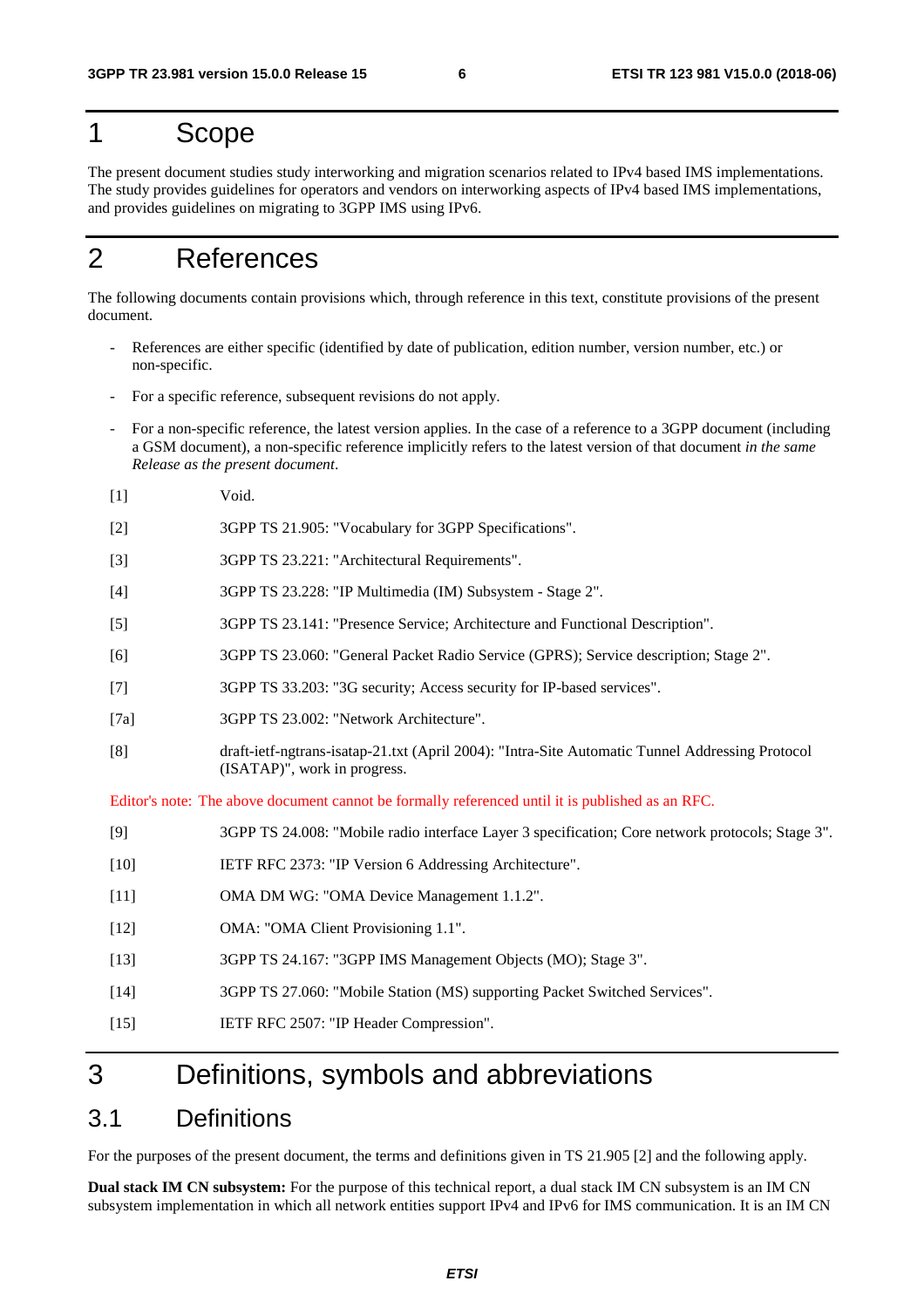subsystem implementation that supports both IPv6 as per 3GPP Release 5 or later standards, and an IPv4 IM CN subsystem.

**IPv4 based IM CN subsystem implementation, IPv4 IM CN subsystem**: For the purpose of this technical report, an IPv4 based IM CN subsystem implementation (or short: IPv4 IM CN subsystem) means an IM CN subsystem implementation, which is based on 3GPP Release 5 or later standards, but uses IPv4 rather than IPv6.

**IPv4 based UE implementation, IPv4 UE**: For the purpose of this technical report, an IPv4 based UE implementation (or short: IPv4 UE) means a UE implementation, which is based on 3GPP Release 5 or later IMS standards, but uses IPv4 rather than IPv6 to access an IM CN subsystem.

**IPv6 based IM CN subsystem implementation, IPv6 IM CN subsystem**: For the purpose of this technical report, an IPv6 based IM CN subsystem implementation (or short: IPv6 IM CN subsystem) means the IM CN subsystem implementation according to 3GPP Release 5 or later standards that uses IPv6.

**IPv6 UE**: For the purpose of this technical report, an IPv6 UE means a UE implementation, which is based on 3GPP Release 5 or later IMS standards and uses only IPv6 to access IM CN subsystem even though the IP stack in the UE as such may be a dual IPv4 and IPv6 stack.

**IMS dual stack UE**: For the purpose of this technical report, an IMS dual stack UE means a UE implementation, which is based on 3GPP Release 5 or later IMS standards, but in addition to IPv6 can use IPv4 to access an IPv4 IM CN subsystem.

# 3.2 Symbols

For the purposes of the present document, the following symbols apply:

| Gi | Reference point between GPRS and a packet data network. |
|----|---------------------------------------------------------|
| Gm | Reference Point between a UE and a P-CSCF.              |
| Gn | Interface between two GSNs within the same PLMN.        |
| Mb | Reference point to network services.                    |

# 3.3 Abbreviations

For the purposes of the present document, the following abbreviations apply:

| ALG           | <b>Application Level Gateway</b>                                     |
|---------------|----------------------------------------------------------------------|
| CN            | Core Network                                                         |
| <b>CSCF</b>   | Call/Session Control Function                                        |
| <b>DHCP</b>   | <b>Dynamic Host Configuration Protocol</b>                           |
| <b>DNS</b>    | Domain Name System                                                   |
| <b>GGSN</b>   | Gateway GPRS Support Node                                            |
| <b>GPRS</b>   | General Packet Radio Service                                         |
| <b>GSN</b>    | <b>GPRS Support Note</b>                                             |
| I-CSCF        | <b>Interrogating CSCF</b>                                            |
| IM            | IP Multimedia                                                        |
| <b>IMS</b>    | IP Multimedia Subsystem                                              |
| <b>IM-MGW</b> | IP Multimedia - Media GateWay                                        |
| IP            | <b>Internet Protocol</b>                                             |
| <b>IPSec</b>  | IP Security protocol                                                 |
| <b>MRFP</b>   | <b>Multimedia Resource Function Processor</b>                        |
| <b>NAT</b>    | Network Address Translation                                          |
| $NA(P)T-PT$   | Network Address (Port-Multiplexing) Translation-Protocol Translation |
| <b>OMA</b>    | Open Mobile Alliance                                                 |
| <b>OTA</b>    | Over the Air Activation                                              |
| <b>PCO</b>    | <b>Protocol Configuration Options</b>                                |
| P-CSCF        | Proxy-CSCF                                                           |
| <b>PDP</b>    | Packet Data Protocol                                                 |
| QoS           | <b>Quality of Service</b>                                            |
| S-CSCF        | Serving-CSCF                                                         |
| <b>SGSN</b>   | Serving GPRS Support Node                                            |
| <b>SIP</b>    | <b>Session Initiation Protocol</b>                                   |
| <b>SMS</b>    | <b>Short Message Service</b>                                         |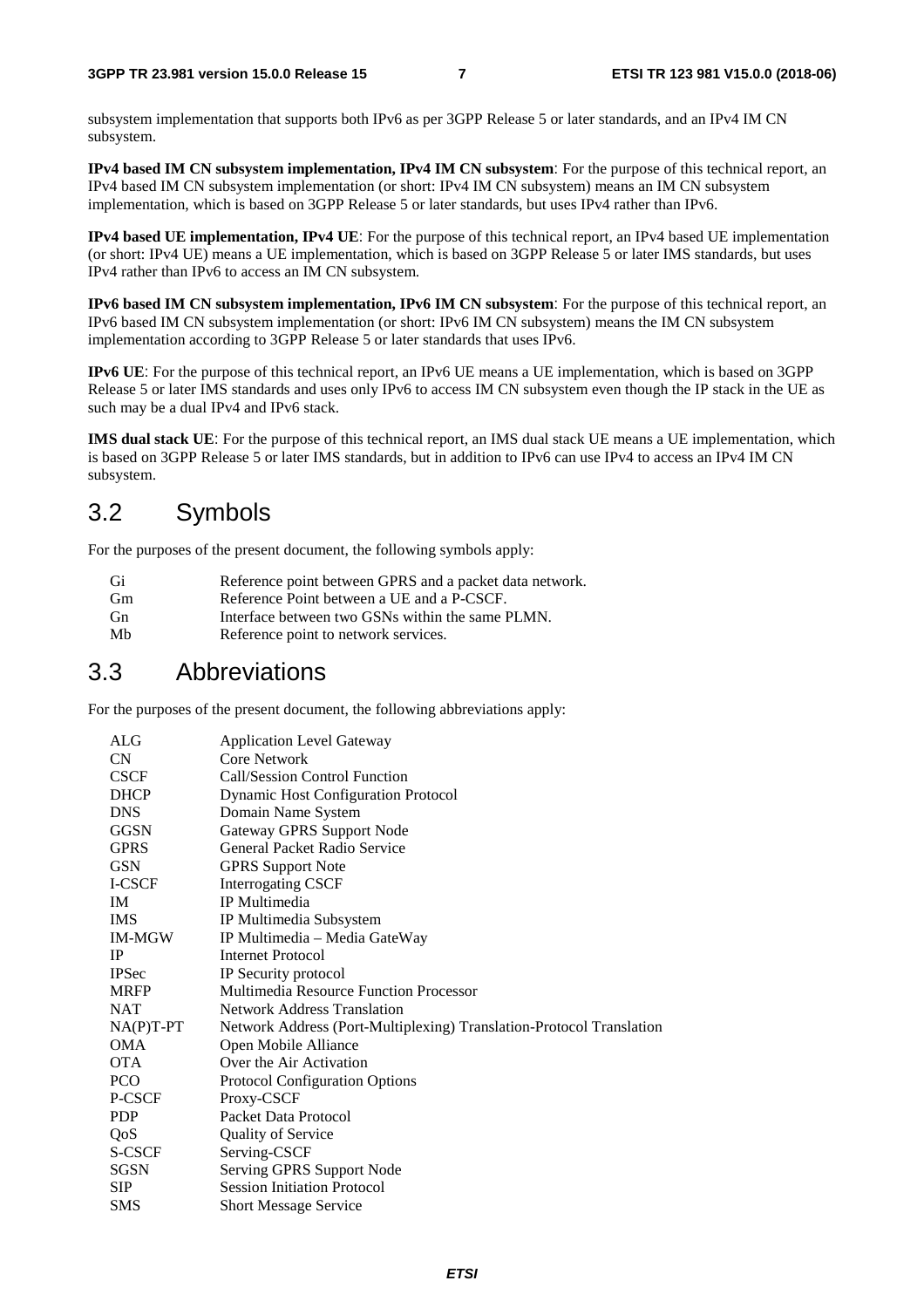TrGW Transition Gateway UE User Equipment

# 4 Architectural Requirements

### 4.1 General

An IMS dual stack UE shall be able to determine whether to use IPv4 or IPv6 when accessing the IMS.

A dual stack IMS shall be able to determine whether to use IPv4 or IPv6.

IMS security shall be possible for both IPv4 and IPv6 IMS networks and UEs accessing these networks.

SIP Compression shall be possible for both IPv4 and IPv6 IMS networks and UEs accessing these networks.

P-CSCF discovery mechanisms shall be possible for both IPv4 and IPv6 IMS networks and UEs accessing these networks.

An IPv4 IM CN Subsystem shall be able to interwork with an IPv4 IM CN Subsystem.

An IPv4 IM CN Subsystem shall be able to interwork with an IPv6 IM CN Subsystem.

A dual stack IM CN Subsystem shall be able to interwork with an IPv4 IM CN Subsystem.

A dual stack IM CN Subsystem shall be able to interwork with an IPv6 IM CN Subsystem.

A dual stack IM CN Subsystem shall be able to interwork with a dual stack IM CN Subsystem.

A dual stack IM CN Subsystem may support IPv4 UEs.

An IPv4 IM CN Subsystem and a dual stack IM CN Subsystem may support IPv4 private addressing – i.e. the IMS elements shall support the case in which both the IMS network and the user are within (the same) IPv4 private address domain.

The mechanisms described in this TR shall not limit the flexibility with respect to APN usage for IMS.

It is desirable to avoid media tromboning e.g. in case a call traverses a NAT and then is routed back into the same network.

# 4.2 Operational aspects for GPRS system

### 4.2.1 Support of PDP type IPv6

If GPRS Roaming is used, i.e. the GGSN and P-CSCF are in the home network, then the support of IMS using IPv6 requires the support of PDP contexts of PDP type IPv6 in both the visited and the home network.

Clause 5.2.2.3 discusses a possible work-around for the case where this requirement is not met because the visited network does not support PDP type IPv6.

### 4.2.2 GPRS network/nodes

Current deployed GPRS systems are known to be IPv4 only. For early IMS deployment using IPv4, it is expected that GPRS systems as early as Release 1999 would be used and it should be possible to run early IPv4 IMS system without requiring upgrades to GPRS and its support system (i.e. DNS, Gi reference etc.). In order to achieve this, certain assumptions must be made on the deployed networks and also some guidelines must be provided on expected impacts on GPRS system to move towards IPv6 IMS deployment.

Levels of migration and interworking aspects are described below:

- The working principle in this TR is that the deployment of IPv6 networks interworking with IPv4 networks on the application layer does not impose any new requirements on the transport layer;
- The most efficient and transparent way of supporting access to IPv6 services over GPRS is to ensure that GGSN is dual stack;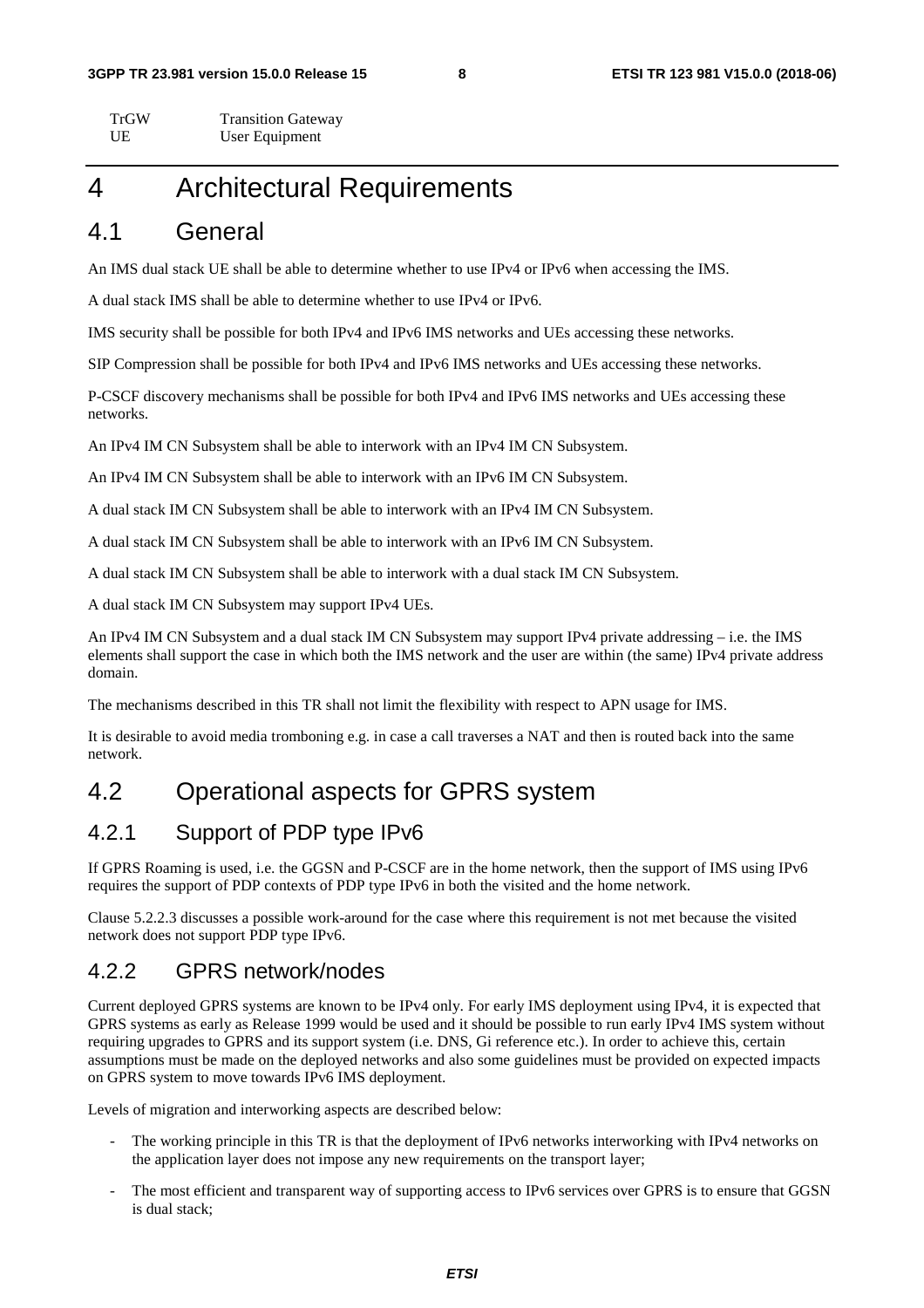- It is expected that connection scenarios with a change of PDP Type between SGSN and GGSN are not practical deployment cases and as such are not even considered as part of the scenarios analysis as shown in Annex A.
- NOTE 1: A proper SGSN and GGSN configuration and deployment with IPv6 only support is not in any way restricted when considering IPv6 only service environment.
- NOTE 2: When dual stack SGSN/GGSN nodes are considered, the mechanism to interconnect using IPv4, IPv6 or both IP version are dependent on the operator's interconnect agreement and deployment.

# 5 Architectural concept

# 5.1 General

In order to provide support of early deployment of IPv4 IM CN subsystem, the implications on the terminals, GPRS system, the IM CN subsystem must be considered in the context of the functions provided by IPv6 IMS CN subsystem developed in 3GPP Release 5 and onwards.

In addition, migration towards an IPv6 IM CN subsystem and co-existence of both IPv4 and IPv6 IM CN subsystem and thus interworking among these systems must also be considered using already available mechanism that may/will be used for early deployment scenarios. An IPv4 based IM CN subsystem implementation may need to support interworking with an IPv6 based 3GPP IM CN subsystem.

The 3GPP scope of early IMS implementations using IPv4 shall be primarily focused on considerations regarding the UE-network interface.

For IPv4 based IMS implementations the Mb reference point needs to provide access to IPv4 network services in addition to or instead of IPv6 network services. The relationship to Gi and other aspects of the Mb reference point, as defined in TS 23.002 [7a], remain unchanged.

The following procedures shall be checked for possible impacts regarding the usage of IPv4:

- P-CSCF discovery; It is important to select one single P-CSCF discovery for early IPv4 IMS deployments to make interoperability easier.
- Access security (authentication and integrity protection);
- SIP Compression;
- Service Based Local Policy.

Aside from the P-CSCF address passed as part of the P-CSCF discovery, there are various other IMS entity addresses that are included in the IMS signalling methods. Addresses may be contained in route headers and may be passed in other headers such as to identify the appropriate on-line or off-line charging entities. It is necessary to verify that both IPv4 and IPv6 addresses can be supported. This is necessary to assure that both can be accommodated during the interim as a network evolves from one version to the other such that a flash cut is not required.

### 5.2 UE access to IM CN subsystem

### 5.2.1 Obtaining IP address and P-CSCF discovery

Prior to communication with the IM CN subsystem, the UE:

- a) establishes a connection with the IP-CAN;
- b) obtains an IP address using either the standard IETF protocols (e.g., DHCP) or a protocol that is particular to the IP-CAN technology that the UE is utilising;
- c) acquires a P-CSCF address.

The existing P-CSCF discovery mechanism are either IPv6 specific or use Release 5 or later GPRS. For an IPv4 based IMS implementation, operators may need other mechanisms not currently defined as possible options in 3GPP IMS.

The following mechanisms need to be evaluated for P-CSCF discovery in IPv4: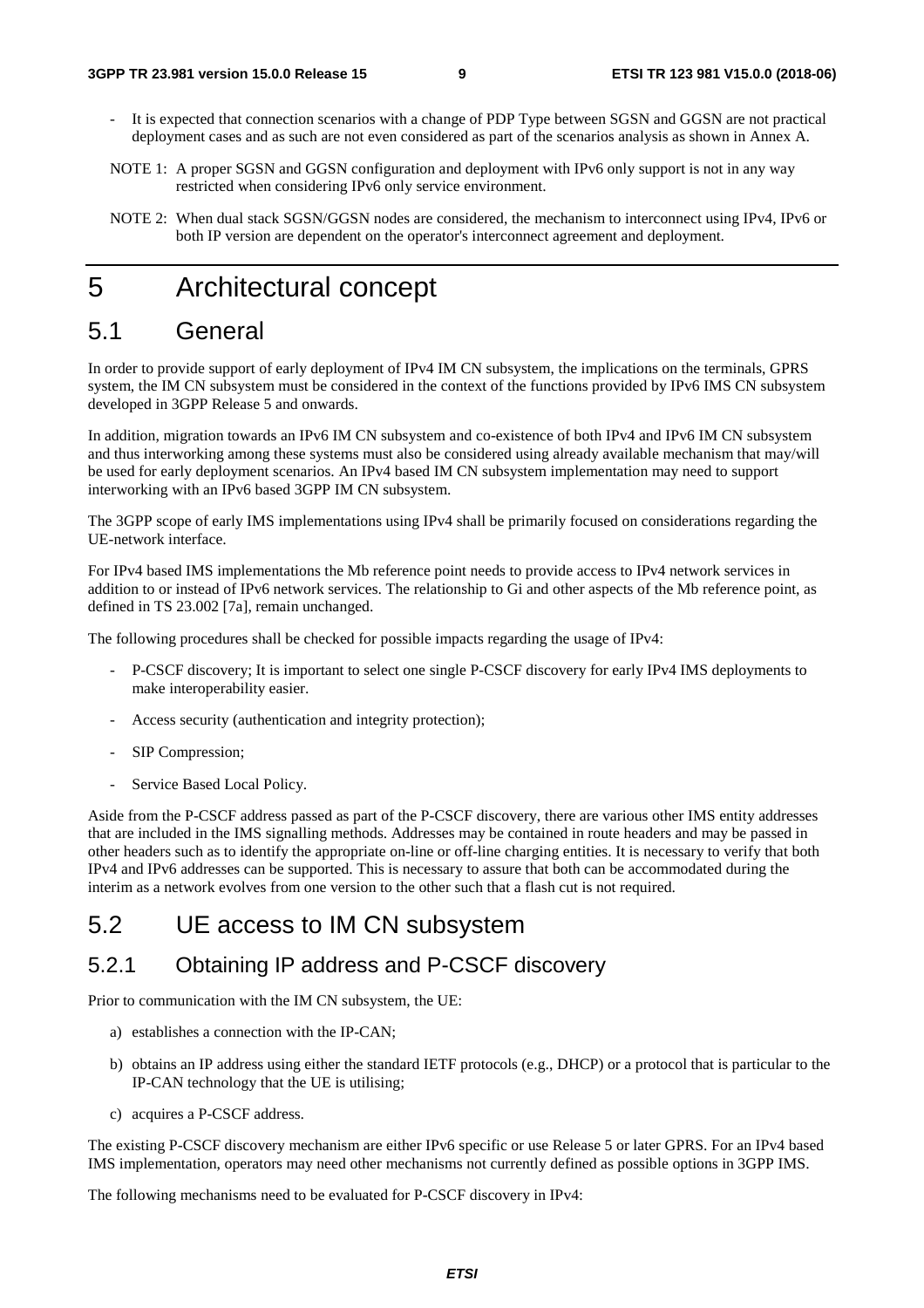a) the address of the P-CSCF can be requested by the UE and returned by the GGSN at PDP context establishment time. An IPv4 UE would need to obtain an IPv4 address as part of this exchange.

If the PDP context established is of PDP type IPv4, then the GGSN may provide an IPv4 P-CSCF address. This does not preclude scenarios, where the GGSN returns an IPv6 P-CSCF address at IPv4 PDP context establishment, e.g. for the support of tunnelling (see clause 5.3.4.3), or both IPv4 and IPv6 P-CSCF addresses. If the PDP type is IPv4 then it is recommended that the GGSN always return both IP versions, if it is capable, using the existing capabilities to send multiple P-CSCF addresses within the PCO IE.

According to TS 24.008 [9], the P-CSCF address in the PCO field is an IPv6 address. Thus there are at least two possible approaches: The first approach would be to avoid any changes to or deviations from TS 24.008 [9] and use the existing methods to transfer an IPv4 address as an IPv6 address ("IPv6 address with embedded IPv4 address", as defined in RFC 2373 [10]). In such a case, the use of "IPv4 mapped addresses" as defined in RFC 2373 [10] is recommended.

The second approach would set the PCO field length to 4 and put the IP address in the content field. This would be a straightforward generalization of the specified method.

In a migration period with a dual stack network, it may be useful for an operator to provide a common P-CSCF discovery mechanism for both the early IPv4 only UEs and the IPv6 Release 5 (or later) UEs. In that case, the first approach using embedded addresses is recommended, as it does not require any changes to or deviations from TS 24.008 [9].

- b) based on DHCP. Currently the specifications limit this to the IPv6 methods for DHCP. In order for this method to be used by an IPv4 UE, it needs to be identified how IPv4 DHCP is used to obtain the P-CSCF address. A solution that provides access independence would be that an IPv4 P-CSCF and IPv4 UE support configuration of the appropriate P-CSCF information via DHCPv4. In this solution, use of DHCP provides the UE with the fully qualified domain name of a P-CSCF and the address of a Domain Name Server (DNS) that is capable of resolving the P-CSCF name. When using DHCP/DNS procedure for P-CSCF discovery with IPv4 GPRS-access, the GGSN acts as DHCP Relay agent relaying DHCP messages between UE and the DHCP server. This is necessary to allow the UE to properly interoperate with the GGSN. This solution however requires that a UE supporting early IPv4 implementations would support DHCPv4.
- c) other mechanisms, such as SMS, OTA, OMA device management or other configuration schemes are already in use today by deployed UEs. Some of the provisioning mechanisms in use are vendor specific (such as preconfiguration mechanisms), but it is assumed that most of the early-deployed IPv4 UEs will support OMA specified provisioning mechanisms such as OMA Client Provisioning [12] and OMA Device Management (DM) [11]. It is recommended that provisioning parameters for IPv4 P-CSCF discovery be defined for OMA standardised provisioning mechanisms such as OMA DM [11]. The P-CSCF address provisioned is a FQDN as specified in TS 24.167 [13].

 Since the P-CSCF address is a FQDN, the UE shall to able request the address of a Domain Name Server for resolving the P-CSCF address. Therefore, it is necessary to allow the UE to request a DNS Server IPv4 address(es) by the Protocol Configuration Options IE when activating a PDP context. The DNS IPv4 address can be retrieved according to TS 27.060 [14].

The provisioning mechanism in c) does not require any support from the GPRS infrastructure and is thus expected to be used in early implementations from the beginning. The mechanism in a) may facilitate migration to one of the P-CSCF discovery mechanisms specified in TS 23.228 [4].

It is assumed that a UE, which has a pre-configured P-CSCF address, may try to use the mechanism in a) when activating the PDP context to be used for IMS signalling. If a P-CSCF address is received the UE would use the received address and otherwise the UE would try to connect to the pre-configured P-CSCF before using any other P-CSCF discovery mechanism.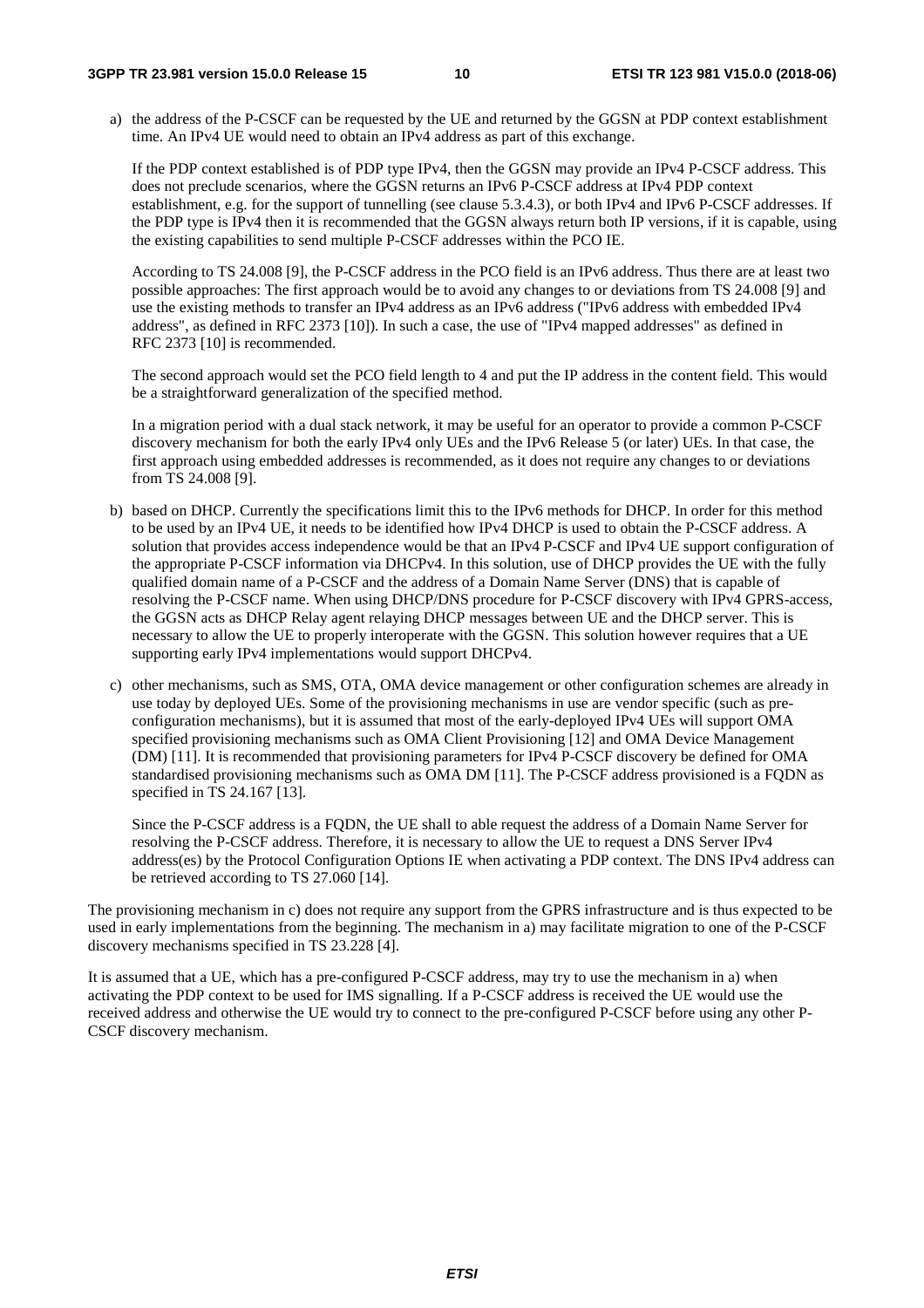### 5.2.2 Scenarios

#### 5.2.2.1 IMS dual Stack UE accessing an IM CN subsystem

An IMS dual stack UE may access an IM CN subsystem using IPv4 or IPv6 depending on the IP versions that the IM CN subsystem supports. The IM CN subsystem might then be IPv4 only, dual stack or IPv6 only.



**Figure 5-1: IMS dual Stack UE accessing an IM CN subsystem** 

From an IM CN subsystem perspective, the UE behaves like an IPv4 based UE implementation in this scenario.

The UE needs to determine whether to use IPv4 or IPv6. One possibility is that the UE is pre-configured to use IPv4 or IPv6 for IMS. If the UE is not pre-configured, one approach is that the UE first tries to establish a connection towards an IPv6 based IM CN subsystem; if it cannot gain IPv6 connectivity or cannot access an IPv6 based IM CN subsystem, then it should try to access an IPv4 IM CN subsystem. This way no delay is introduced when an IPv6 based 3GPP IM CN subsystem is in place.

It is important to specify a predictable dual-stack UE behaviour. The following behaviour is recommended:

- IMS dual stack UEs shall always try to initially activate an IPv6 PDP context for IMS communications. If this fails, the UE may try to activate an IPv4 PDP Context.
- In case the IMS dual stack UE has successfully activated an IPv6 PDP context for IMS communications, the UE shall use IPv6 to contact the P-CSCF whenever possible (i.e. whenever it has obtained an IPv6 address for a P-CSCF).

In general, it is recommended for IMS UEs that support IPv4-based connectivity to early IMS deployments to also support IPv6. This makes the migration to a full scale IPv6 IMS considerably easier.

When the UE is connected to IM CN subsystem using IPv4, the UE behaves like an IPv4 UE from IM CN subsystem perspective.

Even if the UE is a dual stack UE, the following needs to be considered:

- If the UE has registered with IPv4 private address, then NAT may be needed at the network borders if private addressing is used within the IMS network.
- If the UE has registered with IPv6, then the dual stack home network will use IPv6 for IMS communication towards the UE, even if it is part of a communication with an IPv4 network.

#### 5.2.2.2 IPv4 UE and IPv4 based IM CN subsystem Implementation

In this scenario an IPv4 UE accesses an IPv4 IM CN subsystem. Interworking and migration aspects applicable for this scenario can be derived from the scenario described in clause 5.2.2.1.

#### 5.2.2.3 IPv4 UE and IPv6 based IM CN subsystem

In this scenario an IPv4 UE attempts to access an IPv6 IM CN subsystem. This scenario is can not be supported while maintaining the architecture principles in clause 5.2.1 and clause 5.2.3 below.

# 5.2.3 IP Versions in UE and P-CSCF

IMS security relies heavily on the security association between UE and P-CSCF: IPSec is used between P-CSCF and UE according to TS 33.203 [7] . Any intermediary node between UE and P-CSCF, which changes the IP messages exchanged, would create serious security problems and require significant changes to the IMS security architecture.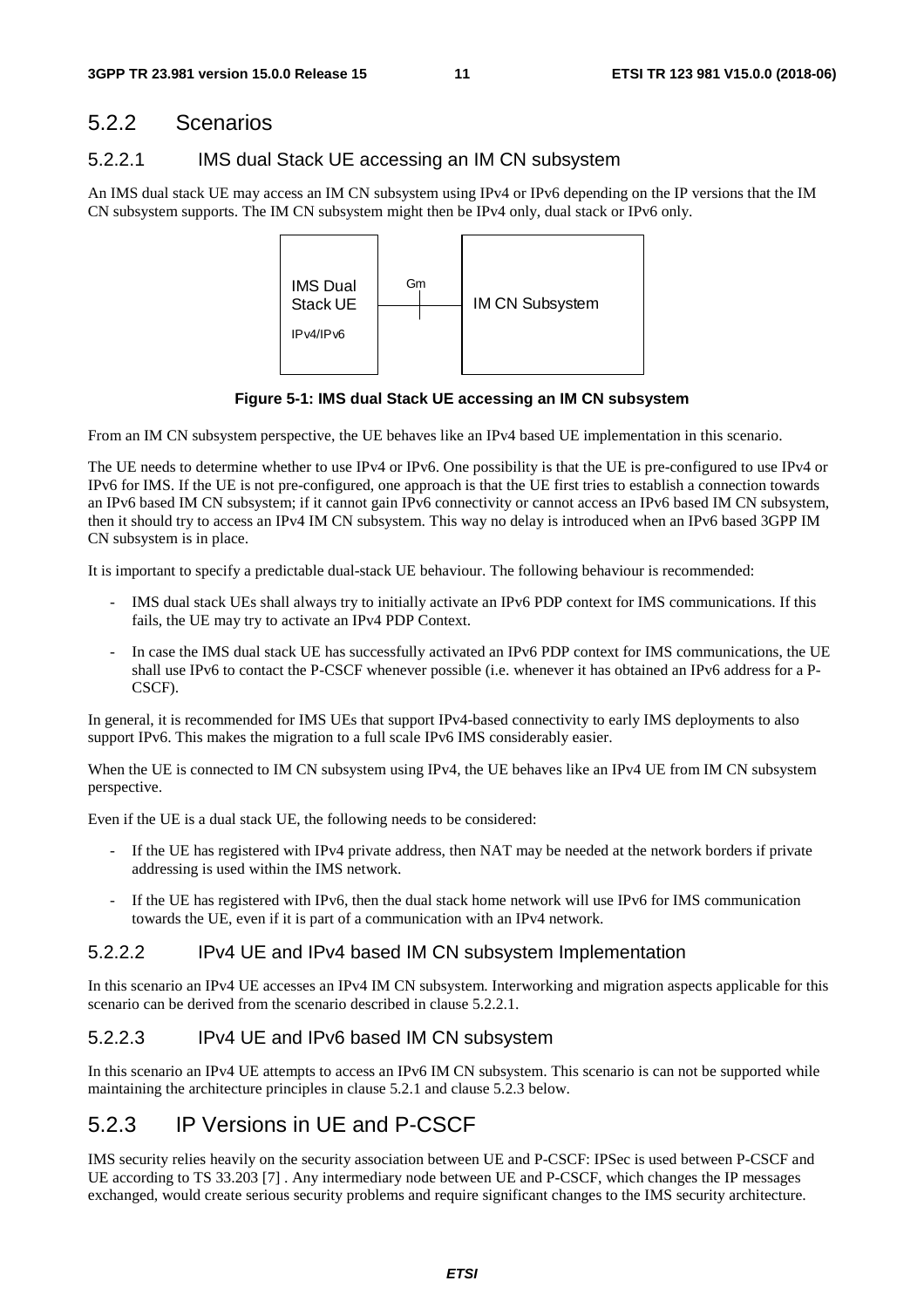Moreover, if SIP compression is used between P-CSCF and the UE, then SIP messages cannot be read or modified by intermediate nodes. In addition mechanisms for P-CSCF discovery would require modification if IP version interworking was applied between UE and P-CSCF.

Thus it is recommended and assumed in this TR that SIP communication between UE and P-CSCF either uses IPv4 or IPv6 without intermediaries changing the IP version.

### 5.2.4 IP Versions in SGSN and GGSN

#### 5.2.4.1 General

The IP version in the SGSN and GGSN nodes considered in this document relates to the IP version above the GTP level identified by the PDP type. The implications of the IP version above the GTP layer is also relevant over the Gi reference point, since this reference point determines the IP version connection towards the external/outside of GPRS networks. For example, in case of IMS, it is the Gm reference point between the UE and the P-CSCF through the GGSN over the Gi reference point and the IP version would be critical to be the same between the UE and the P-CSCF for smooth IMS services.

Gi reference point also ties the UE towards the APN used to access GPRS and the relevant IP version supported over this APN. For more details, see TS 23.060 [6] and clause 4.2.2.

The IP version can then be either IPv4 only, or IPv6 only at any instant when the UE is activating a PDP context. A dual stack SGSN/GGSN node supports both PDP types IPv4 and IPv6.

#### 5.2.4.2 Implications of not supporting IPv6 in SGSN

An inter-SGSN RAU may be rejected when using a PDP context with PDP type IPv6 due to the new SGSN does not support PDP type IPv6, or the new SGSN may accept the RAU but would then de-activate the PDP contexts it cannot support. If the behaviour above is followed and there are SGSNs in the roamed to PLMN that do not support PDP type IPv6, UEs accessing IMS from that PLMN may after a while end-up using PDP contexts of PDP type IPv4. That is, the communication towards IMS would be interrupted and the UE would have to re-register in IMS using an IPv4 address.

The UE would have to de-register from IMS and deactivate related PDP contexts before accessing IMS using a PDP context of PDP type IPv6 again, see clause 5.2.2.1 for an IMS dual-stack UE behaviour.

The move to PDP contexts of type IPv4 would be avoided if all SGSNs support PDP type IPv6.

The IMS communication interruption and re-registration with an IPv4 address in IMS could be avoided if the UE uses a tunnelling mechanism like ISATAP [8]. However, as the UE is not on its own aware of IPv6 support in SGSNs, it is not possible for the UE to make a decision when to use and when not to use tunnelling.

# 5.3 Interworking scenarios

#### 5.3.1 Interworking architecture and NATs

#### 5.3.1.1 Interworking architecture

TS 23.228 [4], clause 5.38, defines an architecture for interworking between an IPv6 based 3GPP IM CN subsystem and IPv4 SIP networks. It uses the concept of IMS-ALG and NATs (TrGWs), based on the general concept of ALGs and NA(P)T/NA(P)-PT: The IMS ALG is the necessary application level gateway, which is aware of SIP/SDP protocols, and the TrGW is a NA(P)T-PT, which provides the translation function.. An IPv4 based IM CN subsystem is a particular example for an IPv4 SIP network, and thus the interworking architecture may be applied. These mechanisms defined in TS 23.228 [4] are also applicable when an IPv4 IM CN subsystem migrates to IPv6, and needs to interwork with other IPv4 IM CN subsystems or IPv4 SIP networks.

#### 5.3.1.2 NATs

In general, address translation mechanisms have been available for Internet applications for some time now. The disadvantages of such NAT- and ALG-based mechanisms have also been identified a long time ago:

- NAT breaks the end-to-end model of IP;
- Coordination between the ALG processing the signalling and the NAT processing the media stream IP headers is needed;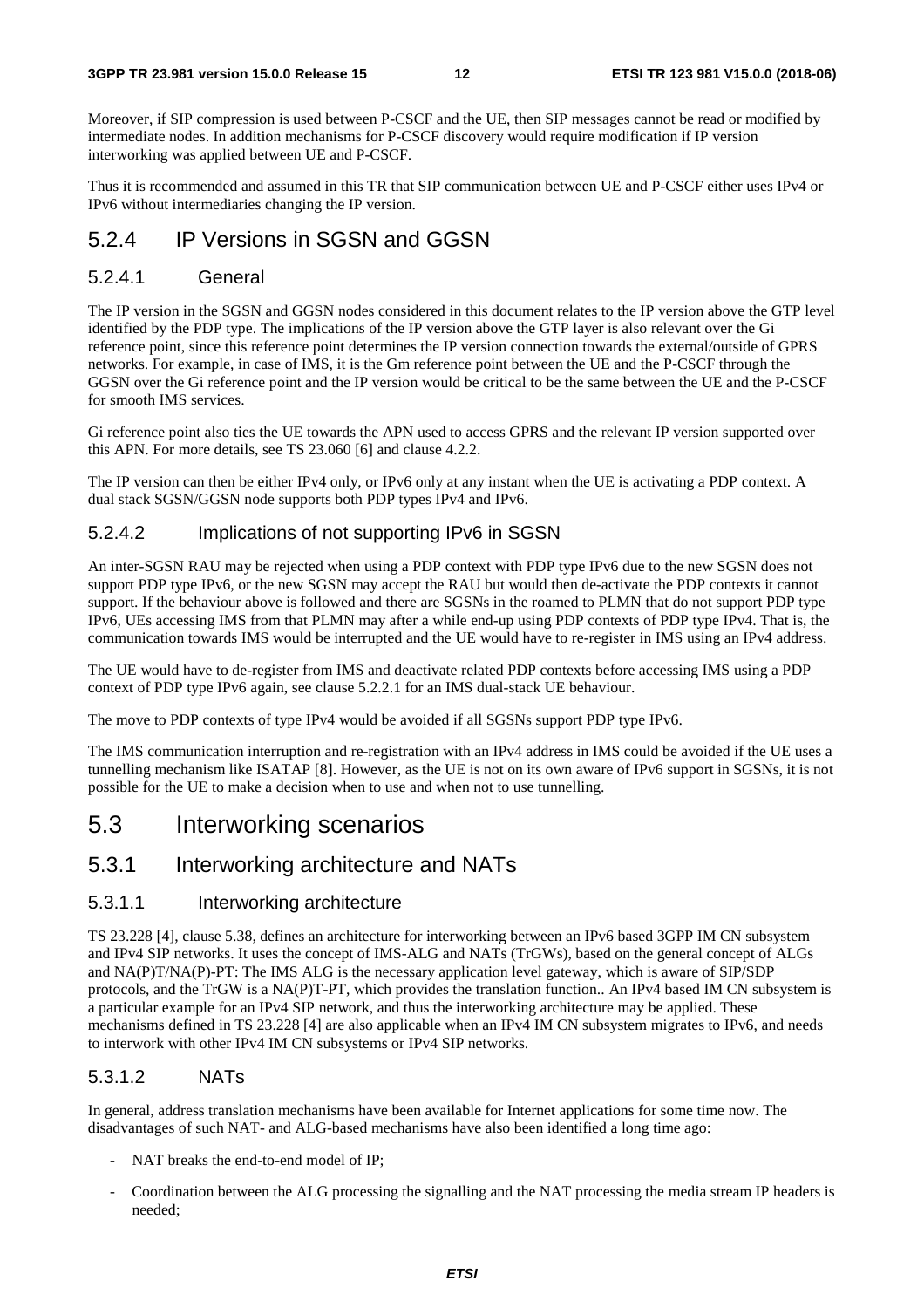- NAT is a single point of failure for ongoing connections. A session through a NAT must flow through the same NAT for the entire duration of the session. Thus, if a NAT fails, all its sessions will abruptly terminate.
- Scalability problems of NATs and ALGs.

While NATs (and ALGs) are expected to be used in the future, it can be concluded that their wide scale deployment in a carrier-grade IMS environment shall be avoided whenever possible.

### 5.3.2 Overview

The following scenarios are those that need to be considered for IMS interworking if it is assumed that there are both IPv6 and IPv4 IMS deployments. This list may not be exhaustive of the possible deployments. The scenarios in the following clauses are divided into the following categories:

- 1. IMS interworking non-roaming scenarios, see clause 5.3.3;
- 2. IMS interworking roaming scenarios, see clause A.1.1;
- 3. GPRS access scenarios, see clause 5.3.4;
- 4. IMS interworking interconnect and end-to-end scenarios, see clause 5.3.5 and A.2.

In all cases it will be necessary to consider the IP version supported by the UE. Particularly, as networks migrate from IPv4 to IPv6, there may exist IPv4 only terminals attempting to access IMS in networks supporting IPv6.

In considering scenarios, it is necessary to take into account the use of private addressing and the use of NAT at the edge of IPv4 networks and the implications for protocols with embedded IPv4 addresses.

Depending on the scenarios, the term NAT in the description and in the figures of this report can also imply a NA(P)T/NA(P)-PT and SIP/SDP aware ALG as defined in the interworking architecture, see clause 5.3.1.1. For example in scenario 5.3.2.2.1, "Non-roaming - IPv4 IM CN subsystem with IPv6 IM CN subsystem", communication is only possible via NA(P)T/NA(P)-PT if the other end point is IPv6 only.

It is assumed that the NATs are SIP/SDP aware.

Interconnect networks are assumed to support IPv4, or both IPv4 and IPv6.

The main architecture principle assumed for the GPRS system is the use of GGSN in the home network when early deployment and possible migration scenarios of IPv4 based IMS implementation is considered.

In the scenarios in this clause 5.3 and in annex A, the IP version mentioned refers to the IP version used for IMS communication. From the GPRS perspective this is the PDP type used. The PDP type is the IP version used inside the GTP tunnel on top of GTP. For example, an IPv6 IMS may run in a network where transport on Gn (on the IP layer below GTP) uses IPv4. See TS 23.060 [6] for details.

#### 5.3.3 Non-roaming access to IMS scenarios

In this section the scenarios cover aspects where the IM CN subsystem belongs to one IMS operator's domain, i.e. the UE is connected to Home IMS network.

#### 5.3.3.1 Non-roaming - IPv4 IM CN subsystem

An IPv4 UE or IMS dual stack UE is connected to an IPv4 IM CN subsystem. The UE may originate or receive incoming sessions. A NAT might be used to connect to the other networks.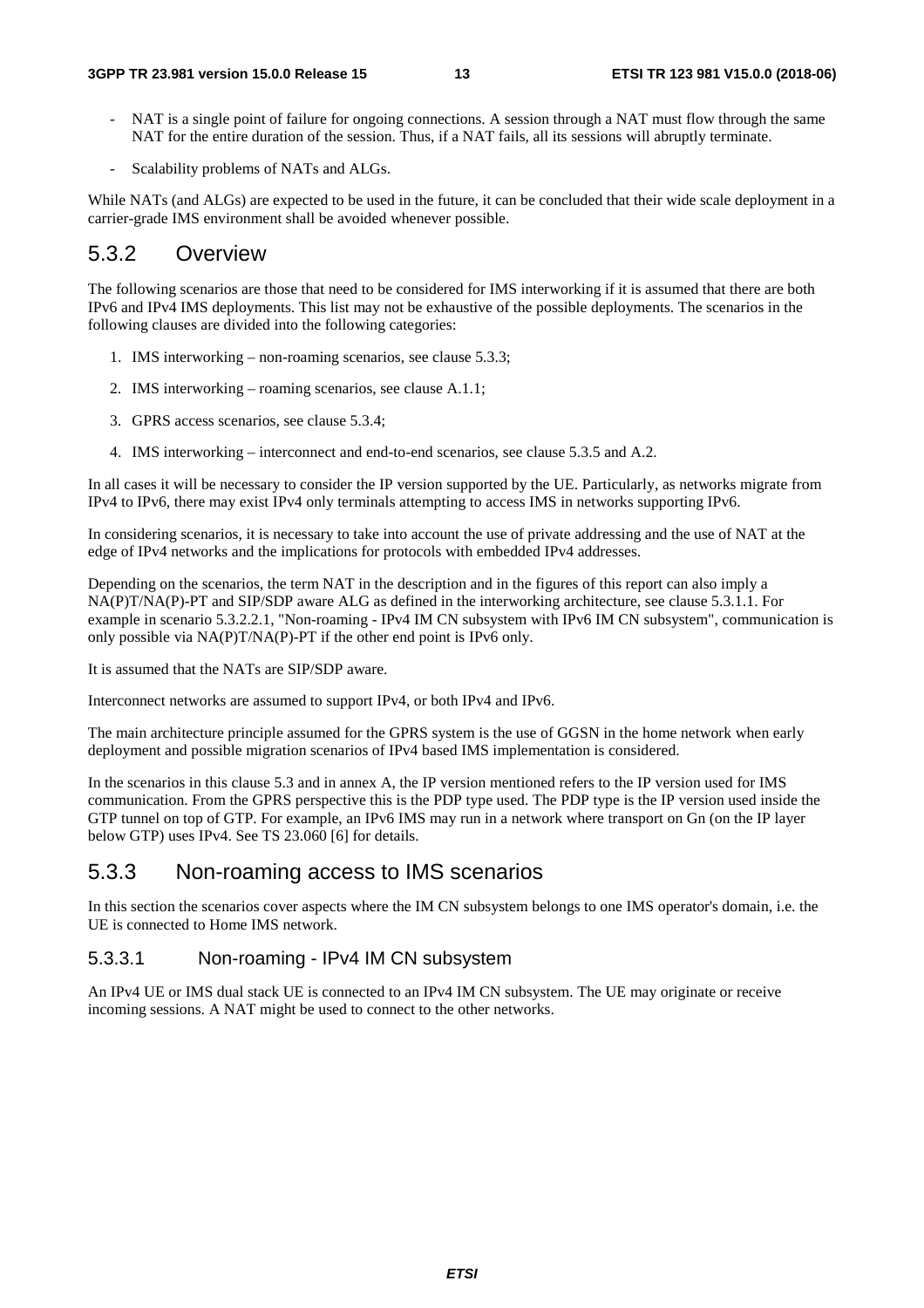

**Figure 5-2: Non-roaming IPv4 IM CN subsystem** 

In this scenario

- clause 5.2.2.1 applies to the dual stack UE accessing the IPv4 IM CN subsystem;
- clause 5.2.2.2 applies to the IPv4 UE accessing the IPv4 IM CN subsystem.

#### 5.3.3.2 Non-roaming dual stack IM CN subsystem

An IPv4 UE, an IMS dual stack UE or an IPv6 UE can be connected to a dual stack IM CN subsystem. The UE may originate or terminate sessions. The dual stack IMS uses IPv4 or IPv6 depending on the UE capability and the network interconnection.



**Figure 5-3: Non-roaming dual Stack IM CN subsystem** 

In this scenario clause 5.2.2.1 and apply to the dual stack IMS UE accessing the dual stack IMS network.

#### 5.3.3.3 Non-roaming IPv6 IM CN subsystem

A dual stack UE or an IPv6 UE can be connected to an IPv6 IM CN subsystem. The UE may originate or terminate sessions.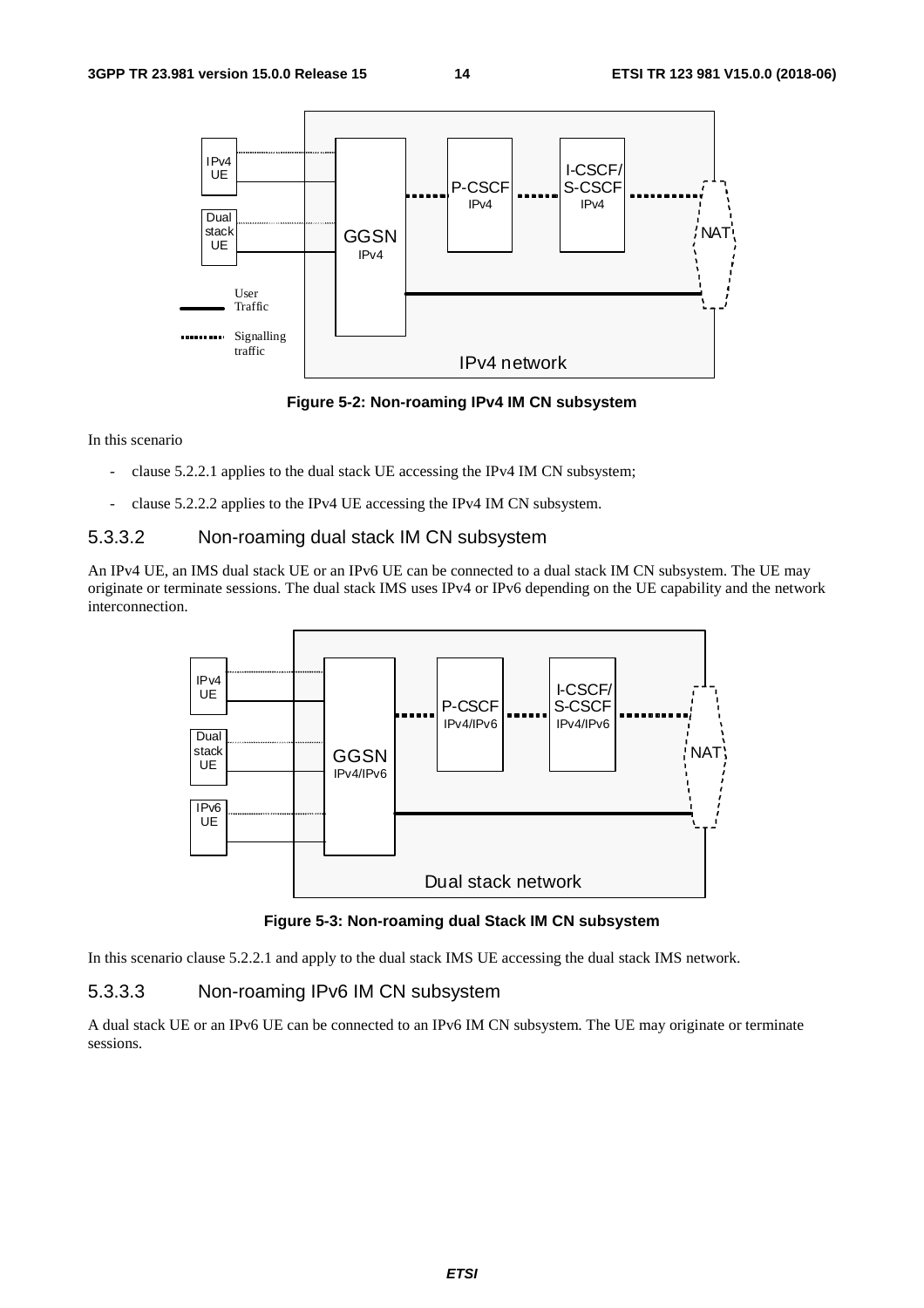

**Figure 5-4: Non-roaming IPv6 IM CN subsystem** 

In this scenario clause 5.2.2.1 apply to the dual stack UE accessing the IPv6 IM CN subsystem.

### 5.3.4 GPRS access scenarios

#### 5.3.4.1 Non-roaming scenario, dual stack home network

In this scenario, the home network (GPRS and IMS) is dual stack and can support access to IPv4, IPv6 and dual stack UEs.



#### **Figure 5-5: GPRS roaming – dual stack visited network, dual stack home network**

#### 5.3.4.2 Roaming – IPv4 visited network, dual stack home network

The UE and the SGSN are in the IPv4 visited network. The GGSN, P-CSCF, I-CSCF and S-CSCF are in the dual stack home network. The UE may be an IPv4 only UE or an IMS dual stack UE. Clause 5.2.2.1 applies to the dual stack UE accessing the visited and home network. The visited network does not support IPv6 PDP context.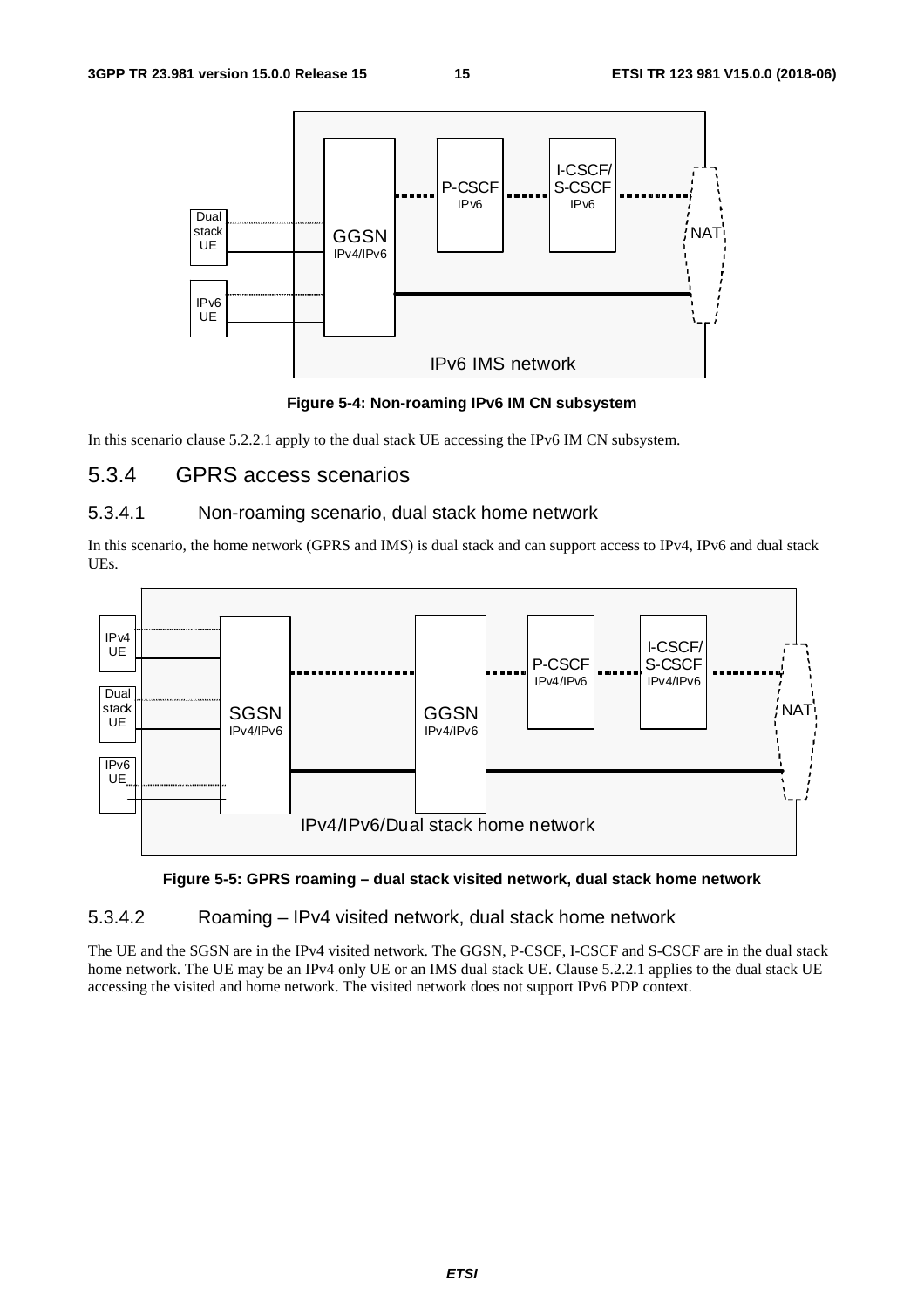

**Figure 5-6: GPRS roaming – IPv4 visited network, dual stack home network** 

Based on the considerations in clause 4.2.1 and 5.2.3, the UE and the P-CSCF cannot use IPv6 for IMS communication, even if both are IPv6 capable. However, in this scenario the UE can fall back to IPv4, if the UE is dual-stack. In this case similar considerations like in clause 5.2.2.1 apply: one approach is that the UE would initially attempt to establish an IPv6 context to its home GGSN and, if this fails, establish an IPv4 context and seek to establish an IPv4 IMS session.

#### 5.3.4.3 Roaming – IPv4 visited network, IPv6 IMS home network

The UE and the SGSN are in the IPv4 visited network. The GGSN, P-CSCF, I-CSCF and S-CSCF are in the IPv6 home network. The IMS home network is IPv6 only. The UE may be Ipv6 only or may be IMS dual stack UE. Clause 5.2.2.1 applies to the dual stack UE accessing the visited and home network.



**Figure 5-7: GPRS roaming – IPv4 visited network, IPv6 home network** 

In this scenario the requirement from clause 4.2 is not met.

This is an attractive IMS deployment scenario for operators as it does not rely on the support of any explicit IMS functionality in the visited network; however problems arise through the lack of IPv6 PDP context support in the visited network. As such, operators should wherever possible seek agreements with their roaming partners for the support of IPv6 contexts where IMS roaming is to be supported (this should be the long term objective).

In the event that an IPv6 context is not available in the visited network, the only alternative for the operator deploying an IPv6 only IM CN subsystem is to use a tunnelling method between the UE and home network in order to acquire an IPv6 address. When the UE is IPv6 only, it is assumed that the UE does not have the capability to use a tunnelling method between the UE and the home network to acquire an IPv6 address. Tunnelling of IPv6 packets over IPv4 from the UE to the IMS CN subsystem is a technically feasible, but there are various issues that would need to be addressed. There would be the need for an IPv4-IPv6 gateway acting as the tunnel end-point responsible for packing/unpacking the IPv6 packets. The UE would need to discover and address it. Also, the UE would need the ability to tunnel the packets. Further work would be needed on how the UE would address this entity, however existing IETF work (e.g.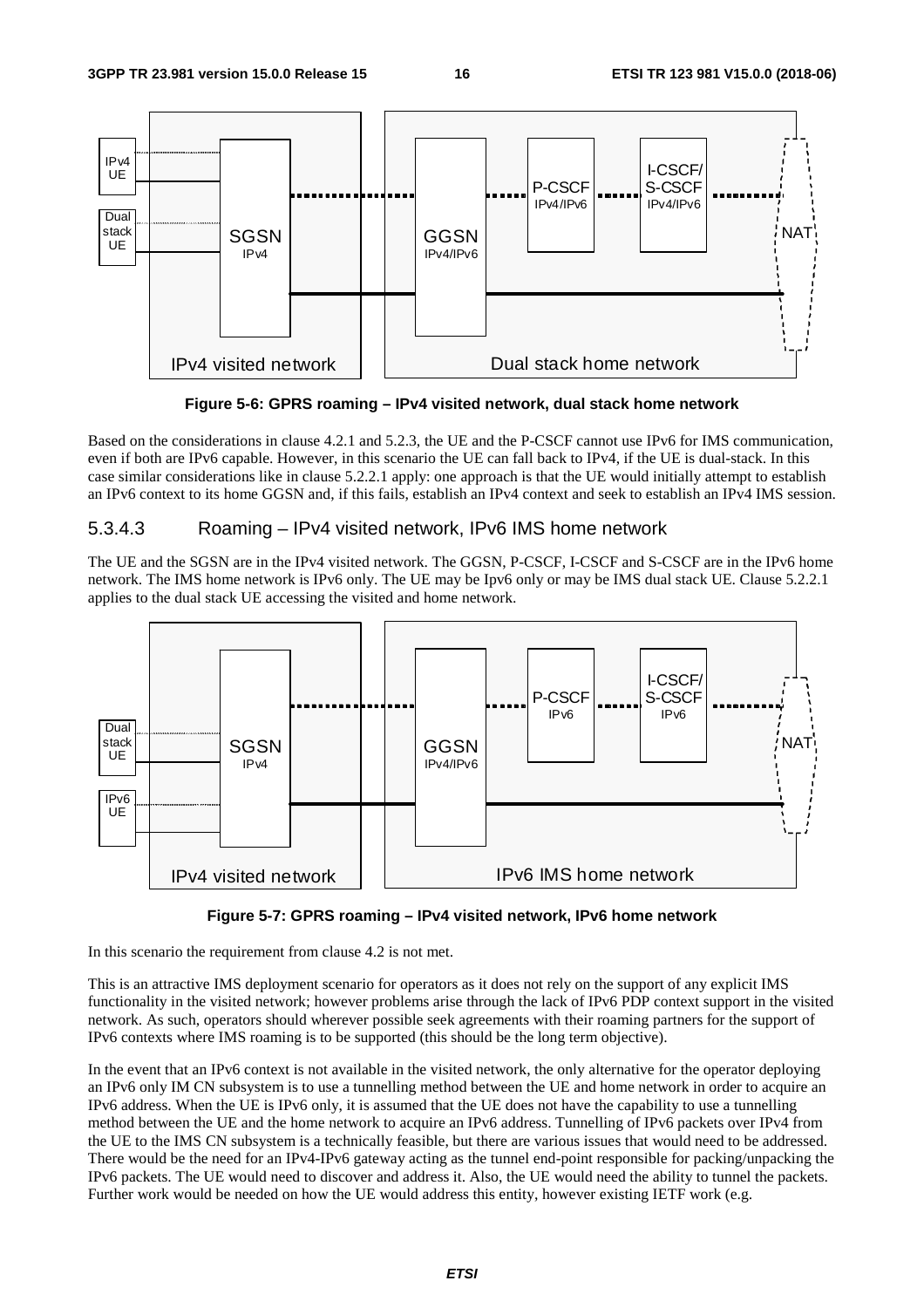ISATAP [8]) could be used. This implementation would require additional functionality in the UE compared to the minimum IPv6 functionality as stated in TS 23.221 [3] and an additional ISATAP router functionality in the network. Header compression using e.g. RFC 2507 [15] is able to compress both the IPv4 and the IPv6 header. The SBLP mechanisms at the Go interface could not be used between an IPv4 GGSN and an IPv6 P-CSCF, i.e. this solution is not possible if SBLP over Go is required.

Similar considerations like in clause 5.2.2.1 apply: one approach is that the UE would initially attempt to establish an IPv6 context to its home GGSN and, if this fails, establish an IPv4 context and tunnel an IPv6 IMS session over IPv4.

It can be concluded that network operators, who introduce 3GPP IMS using IPv6, have a strong interest that their GPRS roaming partners provide support for PDP contexts of PDP type IPv6.

#### 5.3.4.4 Roaming – dual stack visited network, IPv4 GGSN and Dual stack IMS

In this scenario, the UE can access GPRS using IPv4 PDP type only since GGSN supports IPv4 only. That is, this scenario require the UE to use IPv4 or, using mechanism described in clause 5.3.4.3, the UE may acquire an IPv6 address from home network and use IPv6 IMS.



**Figure 5-8: Dual stack visited network, IPv4 GGSN** 

#### 5.3.4.5 Roaming – dual stack visited network, IPv6 home network

In this scenario, the UE can not access GPRS using IPv4 PDP type since GGSN supports IPv6 only. So, only IPv6 IMS access is possible in this scenario.



**Figure 5-9: Dual stack visited network, IPv6 GGSN**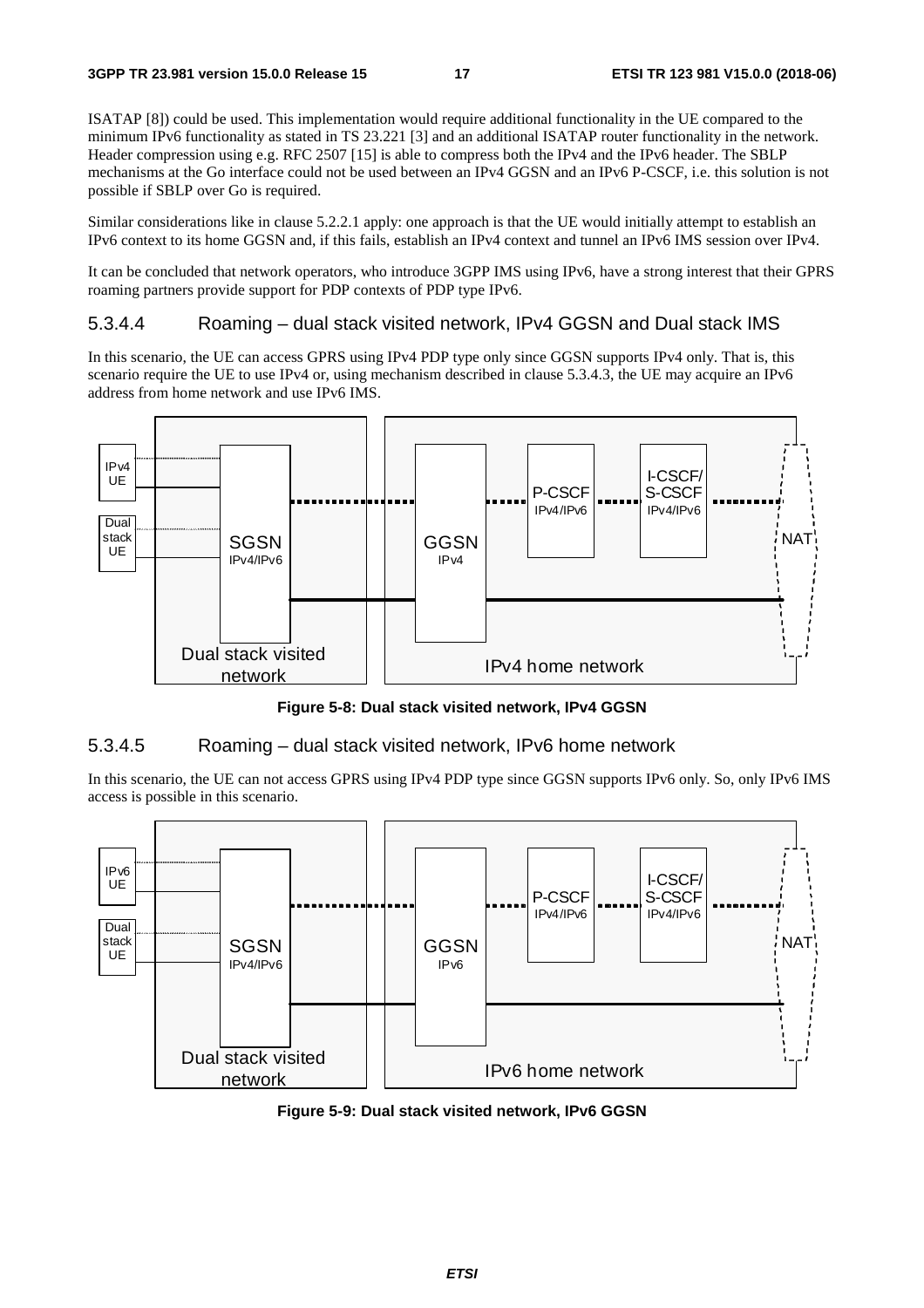# 5.3.5 Interconnection and end-to-end scenarios

#### 5.3.5.1 Overall Scenario

Connecting different IMS access scenarios and then interconnecting to external IMS/SIP networks in order to support sessions between two end points define end-to-end scenarios. Some examples of the end-to-end scenarios are defined in the figure and table below. The assumption is that UE#1 initiate the sessions.



**Figure 5-11: Example of an end-to-end scenario** 

Figure 5-11 above is an illustration of the scenario 5 in the table below. X in the NAT column in the table below means that a NAT/ALG might be necessary and that depends on the IMS service. For some IMS services a NAT/ALG is not necessary as described in sub-clause 5.3.6.2. NAT#1 and NAT#2a are typically at the border of network#1 and the transit network(s). NAT#2b is somewhere between the S-CSCF and P-CSCF in the network#2.

Especially in the case when the networks use dual stacks there might be different alternatives what kind of IP version might be used in the transit network. The network#1 decides the IP version to use in the transit network based on the capability of the transit and network#2 and the policy defined between network#1 and network#2.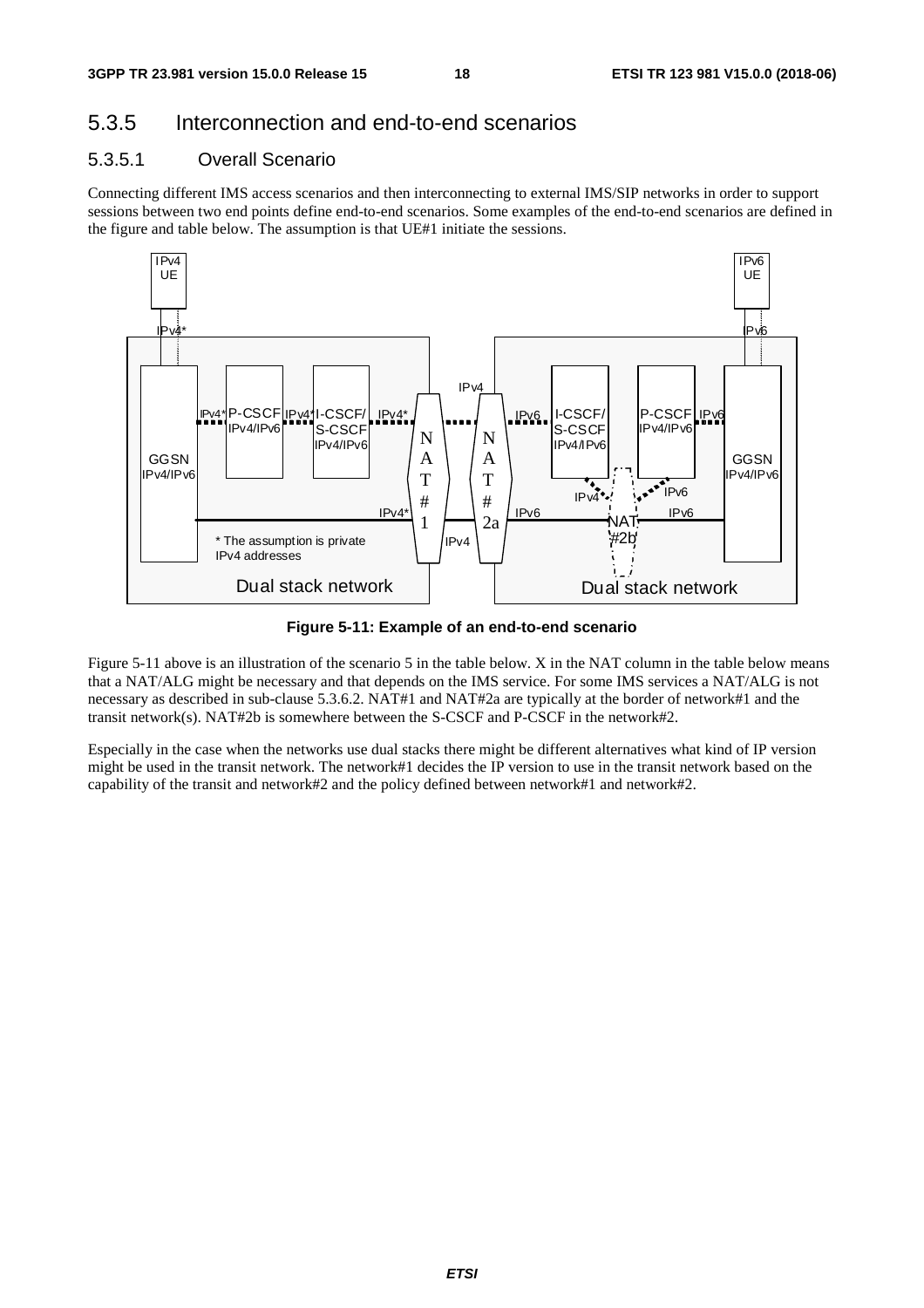| <b>Scenario</b> | <b>UE#1</b>                                                                                                                                                                                                            | Network#1            | <b>NAT#1</b>   | <b>Transit</b>   | NAT#2a                   | Network#2                      | NAT#2b                  | <b>UE#2</b>                    |
|-----------------|------------------------------------------------------------------------------------------------------------------------------------------------------------------------------------------------------------------------|----------------------|----------------|------------------|--------------------------|--------------------------------|-------------------------|--------------------------------|
| 1               | IPv4                                                                                                                                                                                                                   | 5.3.3.1<br>IPv4 only | X              | IPv4             |                          | 5.3.3.1                        |                         | IPv4                           |
| 2               | Dual<br>stack<br>(IPv4 in use)                                                                                                                                                                                         | 5.3.3.1              | X              | IPv4             | $\blacksquare$           | 5.3.3.1                        | ÷,                      | IP <sub>v4</sub>               |
| 3               | IPv4                                                                                                                                                                                                                   | 5.3.3.1              | X              | IPv4             | $\blacksquare$           | 5.3.3.2<br>IPv4/IPv6<br>Note 1 | $\sf X$                 | Dual<br>stack<br>(IPv6)        |
| $\overline{4}$  | Dual<br>stack<br>(IPv4 in use)                                                                                                                                                                                         | 5.3.3.1              | X              | IPv4             | $\blacksquare$           | 5.3.3.2<br>IPv4/IPv6<br>Note 1 | X                       | Dual<br>stack<br>(IPv6)        |
| 5               | IPv4                                                                                                                                                                                                                   | 5.3.3.2<br>(IPv4)    | $\mathsf{x}$   | IPv4             | $\blacksquare$           | 5.3.3.2<br>IPv4/IPv6<br>Note 1 | $\sf X$                 | IPv6                           |
| 6               | Dual<br>stack<br>(IPv6 in use)                                                                                                                                                                                         | 5.3.3.2<br>(IPv6)    | $\blacksquare$ | IP <sub>v6</sub> | $\overline{\phantom{a}}$ | 5.3.3.2<br>(IPv6)              |                         | IPv6                           |
| $\overline{7}$  | IPv6                                                                                                                                                                                                                   | 5.3.3.2<br>(IPv6)    | X              | IPv4             | X                        | 5.3.3.1<br>IPv4                | $\blacksquare$          | IPv4                           |
| 8               | IP <sub>v6</sub>                                                                                                                                                                                                       | 5.3.3.2<br>(IPv6)    | $\blacksquare$ | IP <sub>v6</sub> | $\overline{\phantom{a}}$ | 5.3.3.2<br>IPv6/IPv4<br>Note 2 | X                       | IP <sub>v4</sub>               |
| 9               | IP <sub>v6</sub>                                                                                                                                                                                                       | 5.3.3.3              | $\blacksquare$ | IP <sub>v6</sub> | $\blacksquare$           | 5.3.3.2<br>IPv6/IPv4<br>Note 2 | $\overline{\mathsf{x}}$ | IPv4                           |
| 10              | IPv6                                                                                                                                                                                                                   | 5.3.3.3              |                | IPv6             |                          | 5.3.3.3                        |                         | Dual<br><b>Stack</b><br>(IPV6) |
| NOTE 1:         | The S-CSCF in the terminating network will recognize that the UE#2 has registered an IPv6<br>address and a translation to IPv6 is then necessary on the transport layer and possibly also<br>on the application layer. |                      |                |                  |                          |                                |                         |                                |
| NOTE 2:         | The S-CSCF in the terminating network will recognize that the UE#2 has registered an IPv4<br>address and a translation to IPv4 is then necessary on the transport layer and possibly also<br>on the application layer. |                      |                |                  |                          |                                |                         |                                |

| Table 5-1: End-to-end scenarios |
|---------------------------------|
|---------------------------------|

#### 5.3.5.2 NAT/ALG between IMS entities within one operator's IMS network

As table 5-1 shows, there are scenarios where NAT#2b cannot be avoided.

For example, in scenario 5 in table 5-1 and figure 5-11, the IPv4 UE1 is assigned a private IPv4 address. There is no way S-CSCF1 can get any knowledge in advance what kind of IP address the destination UE uses. It could be private IPv4, public IPv4 or IPv6. The S-CSCF#1 can only get the knowledge what kind of IP realms the destination network uses (i.e. I-CSCF). It could be public IPv4 or IPv6. In cases where IPv4 is used for transit, the S-CSCF1 must then link in an ALG or edge proxy to bind the private IPv4 address in the SIP/SDP to a public IPv4 address. Most likely a NAT function is included in an edge router.

The network topology of network#2 could be set up so that no NAT need to be traversed in this case to I-CSCF2 (NAT can be by-passed in the edge router). The S-CSCF2 inspects the content of the message and determines that the UE2 uses IPv6. The S-CSCF2 must then link in an ALG or edge proxy to bind the public IPv4 address in the SIP/SDP to an IPv6 address. Whether S-CSCF2 uses IPv4 or IPv6 as transport to the ALG/edge proxy is up to the network#2 policy.

Additionally, when both the UE and the IMS network supports dual stack, use of IPv6 in order to provide IMS service would significantly reduce the number of scenarios where NAT/ALG would be required to be linked in between P-CSCF and S-CSCF for the terminating user.

This TR already provides guidelines regarding dual stack support in the UE and use of dual stack application servers that can provide interworking without use of NAT/ALG. These recommendations reduce the number of cases for the need of NAT/ALG during early deployment of IPv4 based IMS services. That is, the need to link in of an NAT#2b in scenario 5 in table 5-1 would be minimized if IPv6 would be used within network#2, by either using IPv6 for transit routing between networks or by using a NAT#2a.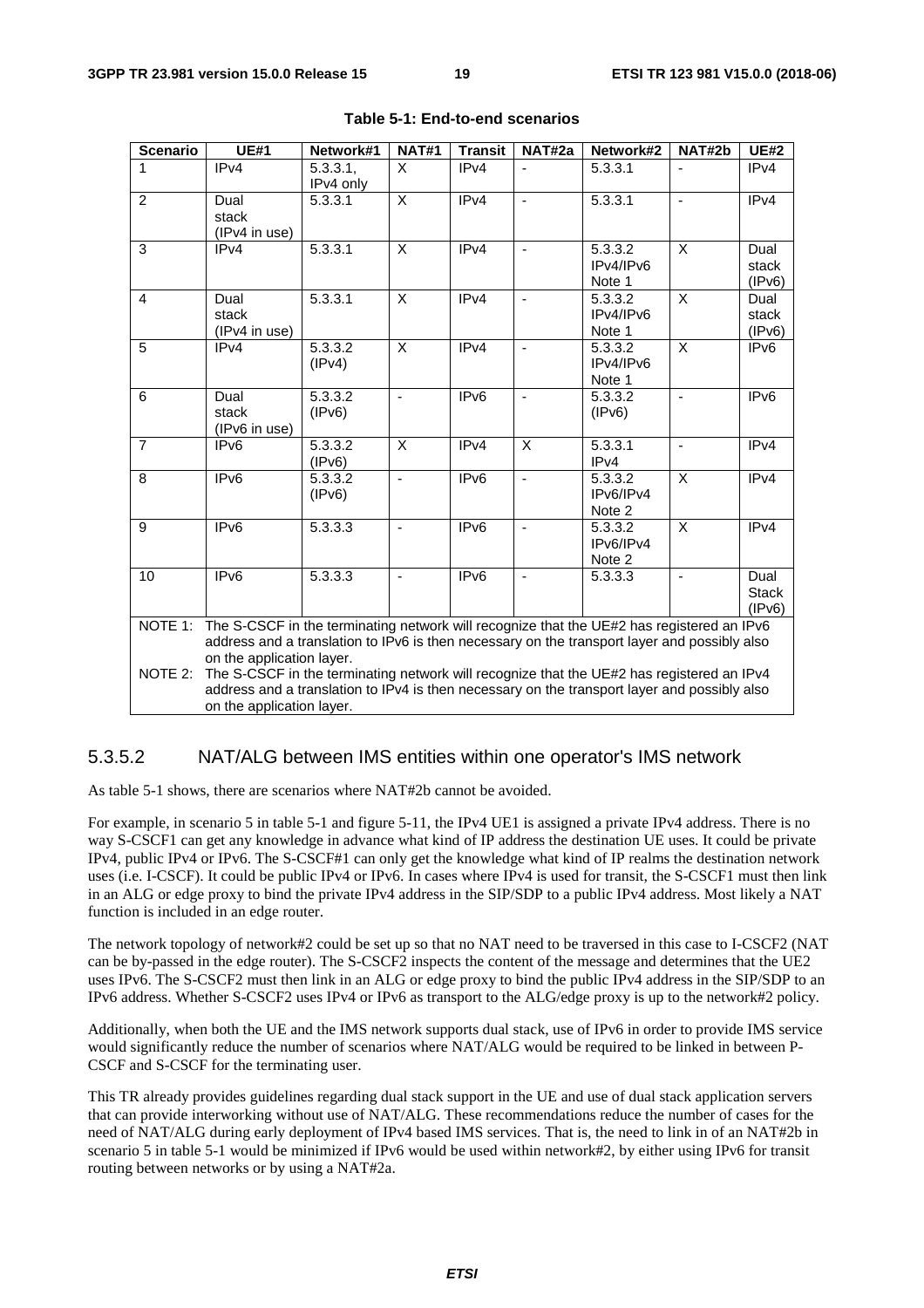# 5.3.6 Summary of issues arising from the scenarios

The following issues arise from the scenarios presented in clauses 5.3.3, 5.3.4 and 5.3.5 above:

1. Address translation between private and public IPv4 address spaces for both signalling and bearer path;

See considerations in clause 5.3.1.2.

2. Address translation and protocol translation between IPv4 and IPv6 for both signalling and bearer path;

 As per the considerations under point 1) above, NAT- and ALG-based address and protocol translations shall be avoided whenever possible. The need for address and protocol translation between IPv4 and IPv6 is expected to be limited for the following two cases:

- An IPv4 IM CN subsystem interconnecting with IPv6 IMS networks:
- External non-3GPP IPv4 SIP networks interconnecting with IPv6 IMS networks;

TS 23.228 [4] specifies the architecture as described in clause 5.3.1.1

 Additionally, some scenarios (as per clause 5.3.5) might need IP version interworking between the P-CSCF and the S-CSCF. However, it is desired to avoid IP version interworking between P-CSCF and S-CSCF. See clause 5.3.5.2 for details.

- 3. Address translation and protocol translation for the bearer path;
- 4. IP version used on the connection between IM CN subsystems, both in roaming and interworking scenarios;

 It is recommended for IMS networks to apply an IP version for interconnecting to other networks that minimizes the need for IP address and/or protocol translation. This can be achieved if vast majority of operators migrate towards using IPv6 as early as possible to avoid the need for address (and protocol) translation.

- NOTE 1: Early IMS deployments using public IPv4 addressing for their network elements and UEs can interconnect with each other without address translation.
- 5. IP version used by a dual-stack UE to access the IM CN subsystem in case of IMS roaming;

See clause 5.2.2.1.

6. Use of IMS in the home network through GPRS roaming in a network, which does not support IPv6 PDP contexts.

 It is recommended for GPRS networks offering IMS access capabilities to offer support for IPv6 PDP Contexts (i.e. upgrading the SGSNs to support IPv6 type of PDP context).

 Alternatively, roaming UEs using IPv6 to connect to their home IMS network would need to use some IPv6-in-IPv4 tunnelling mechanism in the UE (e.g. ISATAP [8], see clause 5.3.4.3). However, such tunnelling solutions would not work well with QoS differentiation mechanisms (e.g. Service Based Local Policy) of the core network.

NOTE 2: Issue 6 is not directly related to IPv4 based IMS implementations.

# 5.3.7 IP version interworking for services

#### 5.3.7.1 Application servers

Any interworking solution needs to consider the support for Application Servers. Application Servers may be dual stack or support only IPv6 or only IPv4.

#### 5.3.7.2 Interworking support in dual stack IM CN subsystem

A dual stack IM CN subsystem and dual stack application servers may provide the necessary support for interworking between IP versions.

In particular, some IMS based services do not involve any media component but are based on SIP signalling only. Important examples are immediate messaging as described in clause 5.16.1 of TS 23.228 [4] and Presence as described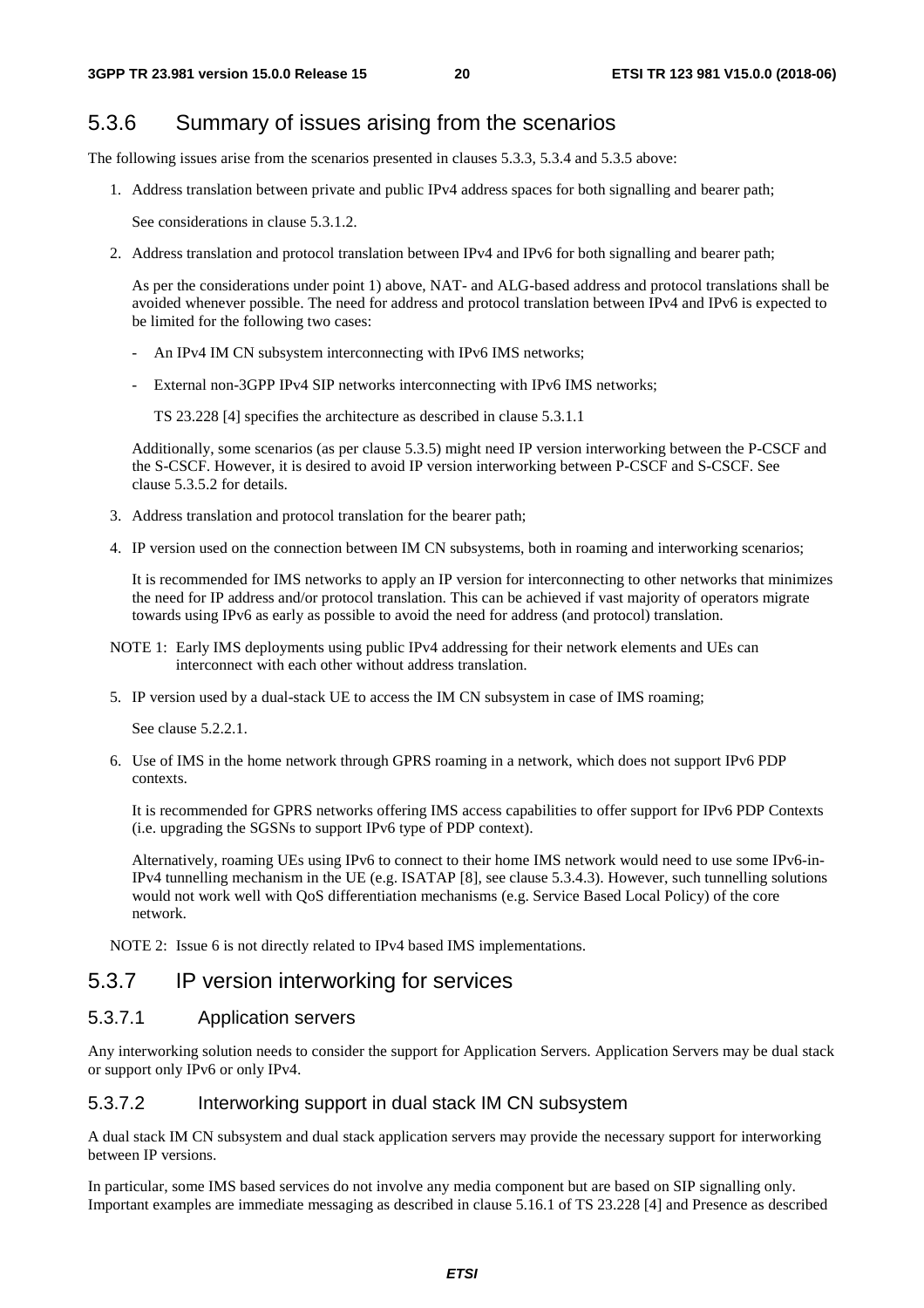in TS 23.141 [5]. In such cases SIP signalling does not contain any IP addresses which would require a SIP-ALG. The dual stack IM CN subsystem can provide the necessary interworking: each entity forwards the SIP message using the appropriate IP version. Thus the service can be provided without any additional NAT in the network. This allows e.g. immediate messaging between an IPv4 UE and an IPv6 UE or allows a watcher with an IPv6 UE to subscribe to the presence information of a presentity publishing from a IPv4 UE, or vice versa. This is illustrated in figures 5-12a, 5-12b and 5-13 below.

Figures 5-12a and 5-12b illustrate different scenarios for interworking support in dual stack IM CN subsystem. If the originating S-CSCF supports dual stack, the IP version interworking can occur on the originating side, if the terminating S-CSCF supports dual stack, the IP version interworking can also occur on the terminating side.



**Figure 5-12a: Example with dual stack IM CN subsystem and Immediate Messaging (originating S-CSCF is dual stack)** 



**Figure 5-12b: Example with dual stack IM CN subsystem and Immediate Messaging (terminating S-CSCF is dual stack)** 





NOTE: In this scenario, if Presence information contains an IP address, then the IP address is not translated but provided as is to the watcher.

#### 5.3.7.3 Access to network services

Access to IMS network services provided for example by MRFP or IM-MGW is done via the Mb reference point, see TS 23.002 [7a]. In the interest of interworking, the entities providing network services may support IPv6 only, IPv4 only or may be dual-stack. Accordingly, the Mb reference point should allow IPv4 access to network services.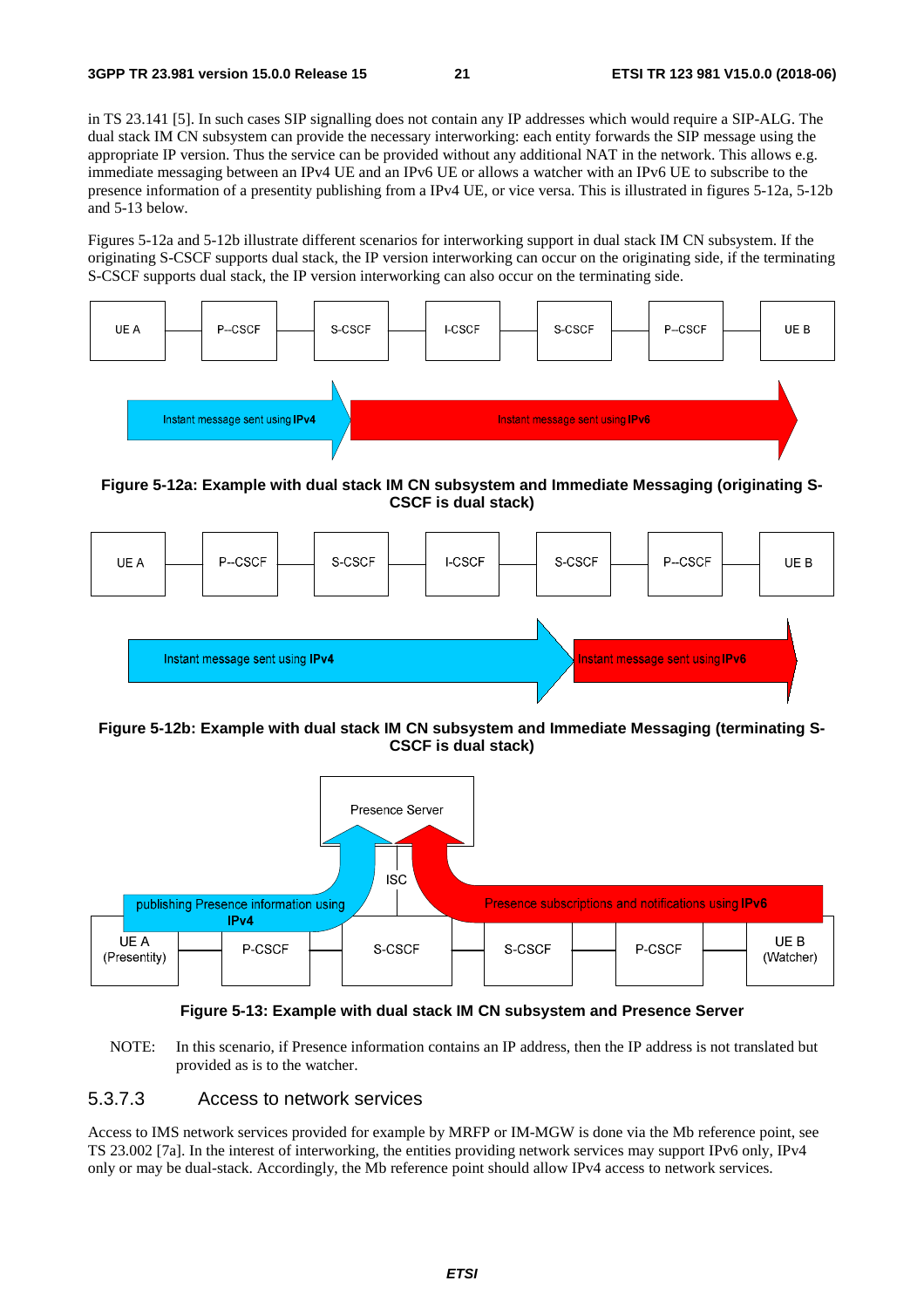# 5.4 Migration scenarios

# 5.4.1 IPv4 UE and IPv6 IM CN subsystem

Due to migration, there may be cases where some IMS users still connect to the IMS using their IPv4 UE although the IM CN subsystem has evolved from IPv4 to IPv6.

In this case, the P-CSCF needs to support IPv4 towards the UE. An intermediary node between the UE and the P-CSCF would otherwise jeopardise the security association between the UE and P-CSCF. If the S-CSCF already evolved to IPv6, a NAT between P-CSCF and S-CSCF could provide the possibility for IPv4 UEs to register at an IPv6 S-CSCF with an IPv6 IP address.

While the detailed impact of this mechanism has not been studied within the TR, it is understood that it might have negative impact on security mechanisms, charging correlation and other services or capabilities that make use of the IP address. In line with the overall recommendation to avoid NATs, it is thus recommended to provide the dual stack capability in all IM CN subsystem nodes instead. Also, a NAT in such a scenario would not work on a per session basis, but would need to convert address information on a permanent basis.

The early deployment of IMS dual stack UEs facilitates the migration from IPv4 to IPv6, as it avoids the issue mentioned in this clause.

# 5.4.2 A partially migrated IPv4 to IPv6 IM CN subsystem

While the final objective is a full scale IPv6 IMS, a combination of IPv4 and IPv6 IM CN subsystem elements may coexist temporarily in the same network due to migration from IPv4 to IPv6. It is for further study how to ensure interworking in this case.

One approach would be to logically divide the network in two parts during the migration period and temporarily deploy NATs between the two parts using the interworking mechanisms described in clause 5.3.

Another approach would be to deploy dual stack capable IMS networks already from the initial phase, which would avoid the issues described in this section.

In general, it can be seen that dual-stack IMS core network deployments make the migration to a full scale IPv6 IMS considerably easier.

### 5.4.3 Migration aspects for services

#### 5.4.3.1 Application Servers

Any migration solution needs to consider the support for Application Servers.

#### 5.4.3.2 Migration support in dual stack IM CN subsystem

An IPv4 IM CN subsystem (including application servers), which evolves to a dual stack IM CN subsystem, may provide the necessary support for both IPv4 UEs and IPv6 UEs. The considerations in clause 5.3.7.2 apply also to this scenario.

#### 5.4.3.3 Access to network services

Any migration solution needs to consider the support in entities providing network services, such as MRFP and IM-MGW.

### 5.4.4 Example migration paths

Based on the considerations in this TR, the following could be example migration paths.

Operator A deploys an IPv4 based IM CN subsystem for the support of a few early server based IMS services. Operator(B) deploys a dual stack IM CN subsystem already for the earliest IMS services. In the initial phase, majority of the UEs available are IPv4 UEs, which support this limited set of services using IMS. In addition there may also be IMS dual stack UEs available. Later IMS dual stack UEs become more widely available and in addition support peer-topeer services like voice. Gradually, operators A and B start to deploy more services over IMS. At some point the IM CN subsystem of operator A is migrated to a dual stack IM CN subsystem; the system can still support the early IPv4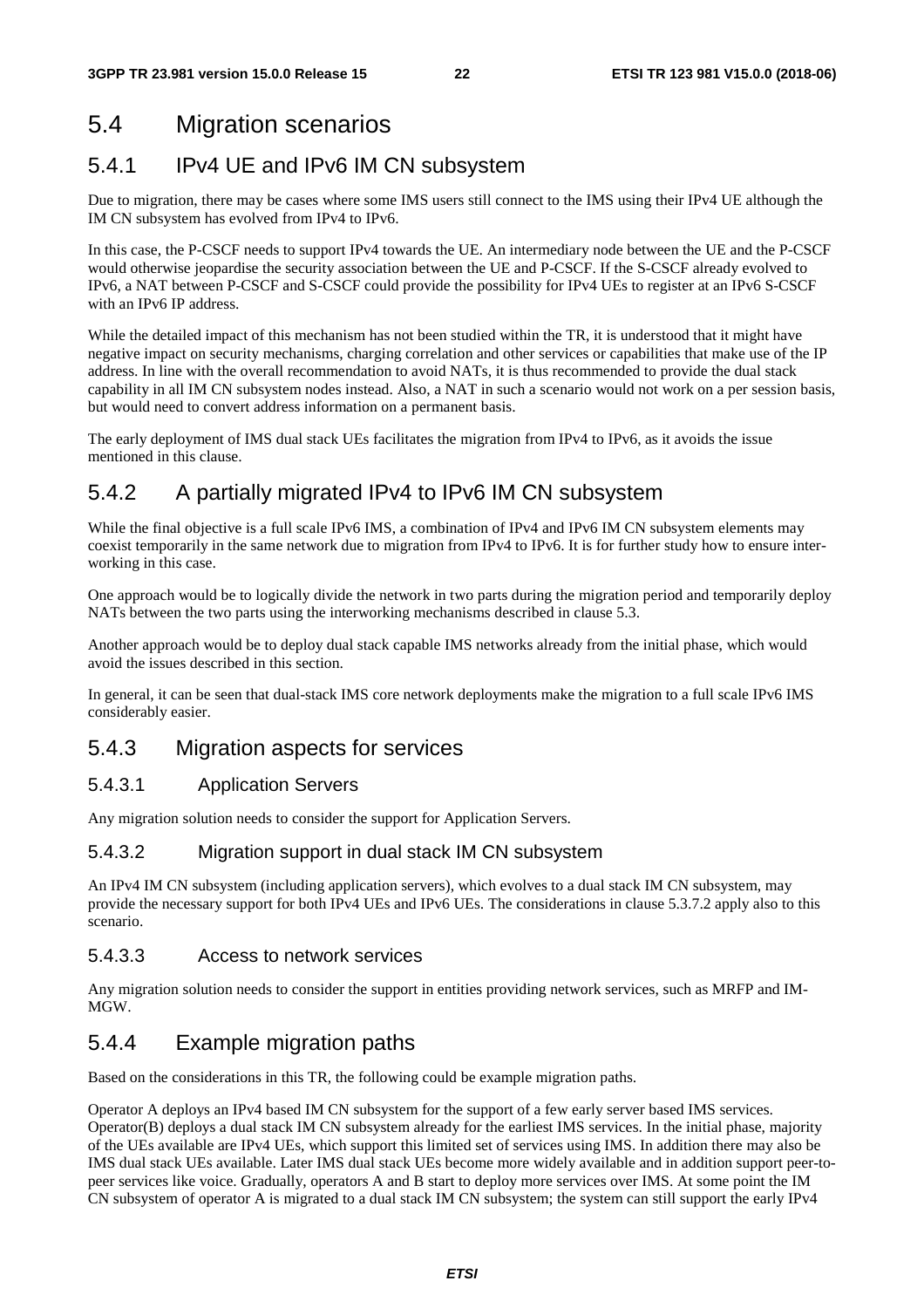UEs and the IMS dual stack UEs and in addition it is now possible to support IPv6 UEs. Finally the operators discontinue the support for IPv4 UEs and migrate to pure IPv6 IM CN subsystems.

# 6 Conclusions and recommendations

Interworking between IPv4 and IPv6 based IMS implementations and migration from IPv4 IMS to IPv6 IMS can and should be facilitated by specification of some of the relevant aspects.

For the specification of IPv4 IMS, the assumption should be made that the relevant roaming scenario for IPv4 is the GPRS roaming scenario with the GGSN in the home network.

If IPv4 is used in an early IMS implementation, there is the need for alternative or modified P-CSCF discovery as the mechanisms specified in TS 23.228 [4] cannot be applied as they are. It is recommended to follow the recommendations for P-CSCF discovery as described in clause 5.2.1.

It is recommended that SIP communication between UE and P-CSCF uses IPv4 or IPv6 without intermediaries changing the IP version.

For some services like PoC, Presence and immediate messaging, dual stack network elements like the PoC Server, the Presence Server or the S-CSCF can provide IP version interworking without use of NATs.

In general, the interworking architecture defined in TS 23.228 [4] with IMS-ALG and NATs (TrGWs) at the network border can be used in principle to support all kinds of IP address and protocol translations possibly needed between early IMS networks. In some cases, there may also be the need for IMS-ALGs and NATs within an IM CN subsystem, see clause 5.3.5.2.

The early deployment of IMS dual stack UEs facilitates migration significantly. To limit the options, it is recommended to specify the IMS dual stack UE behaviour for IMS access, as described in clause 5.2.2.1.

Network operators, who introduce 3GPP IMS using IPv6, have a strong interest that their GPRS roaming partners provide support for PDP contexts of PDP type IPv6 in the SGSN. Thus support of PDP type IPv6 in SGSNs facilitates migration of IMS towards IPv6.

When interconnecting GPRS networks (i.e. SGSN and GGSN) between operators as well as within an operator domain, NAT should not be used and clause 4.2 should be followed.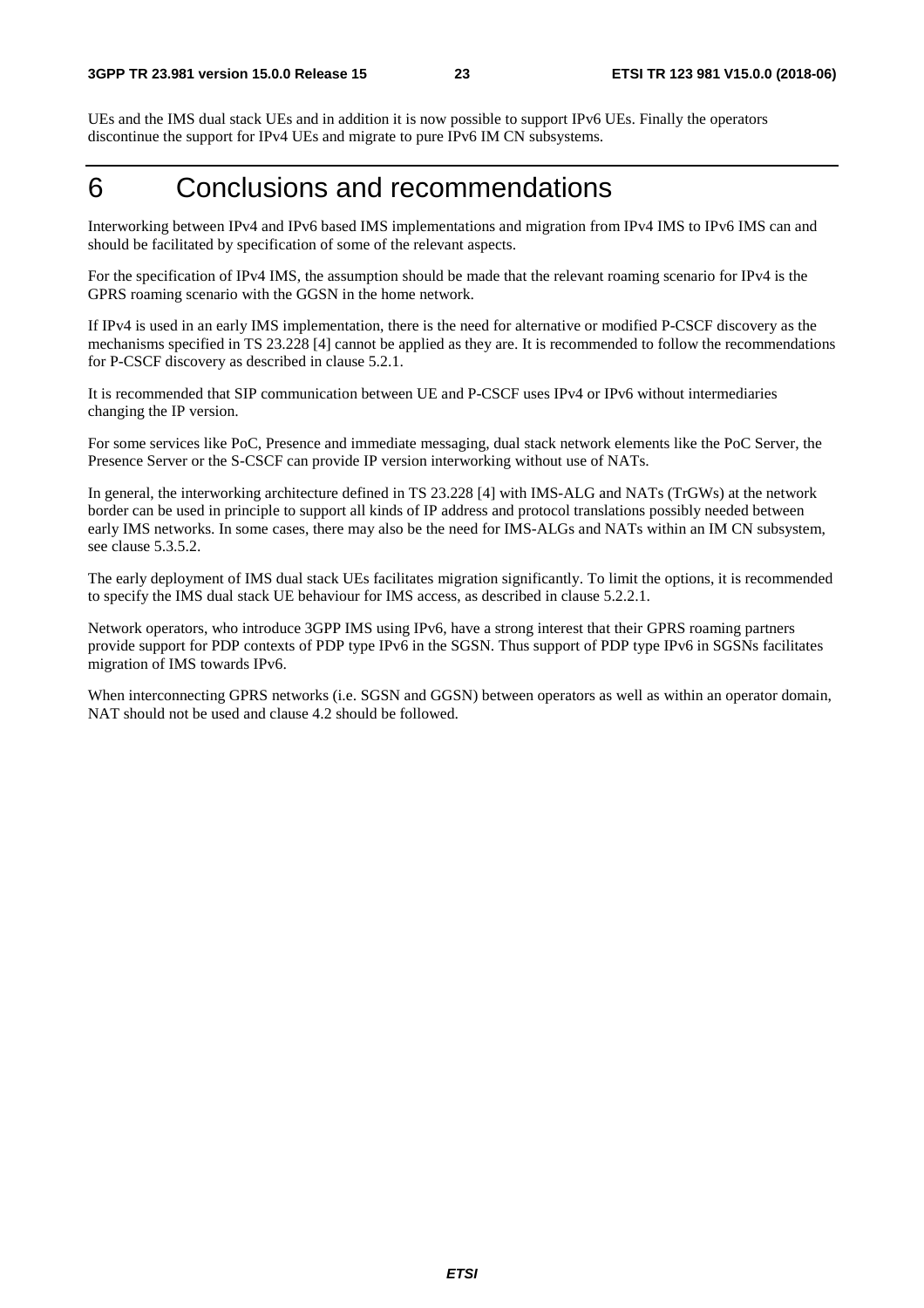# Annex A: Additional Information

This annex contains information that has been investigated during the development of the TR but has been considered not necessary for further development of the work (A.1) or the scenarios help better understand some end to end scenarios but not useful for further analysis within the feasibility study. But the information has been maintained as reference.

# A.1 GPRS deployment scenarios

This section contains GPRS deployment scenarios that are not considered as likely case for IPv4 based IMS deployment, as it is understood that use of GGSN in the home network may initially be operator's preferred option for IM CN subsystem.

Deployment of an infrastructure with GGSN in the visited network has been possible from standards point of view with the early GPRS systems. But from the information available today, it has not been realised yet in the deployed systems. Considering also that there is a growth of functionality interacting with the GGSNs and that the implications of a GGSN in the VPLMN are quite large (operational, charging, feature availability, maintenance, roaming agreements etc.) it seems like the visited GGSN scenario becomes even more delayed/unlikely.

So, the motivation of upgrading to an IPv6 system seems to be a much more a near term goal then deployment of the GGSN in visited networks. Hence it seems safe to only consider the scenarios where an IPv4 based IMS system always have the GGSN at home.

The general architecture arises from this scenario would look like the following:

In this roaming access scenario, the visited network can be dual stack, supporting both IPv4 and IPv6, while the home network supports only the opposing version of IP. The UE may be IPv4 only or may be IMS dual stack UE.

Further elaboration of the scenarios are described in the following clauses.





Routeing of bearer path is for further study – bearer path may be:

- Routed to home network and from there onwards towards the destination network;
- Routed from the visited network directly towards the destination network.

### A.1.1 IMS roaming access – IPv4 visited network, IPv4 home network

The call leg is split between different IPv4 networks in a roaming scenario. The GGSN and P-CSCF are in the visited IPv4 network; the I-CSCF and S-CSCF are in the home IPv4 network. The UE in the IPv4 network may be IPv4 only or may be IMS dual stack UE. If either UE is IPv6 only then this scenario can not be supported.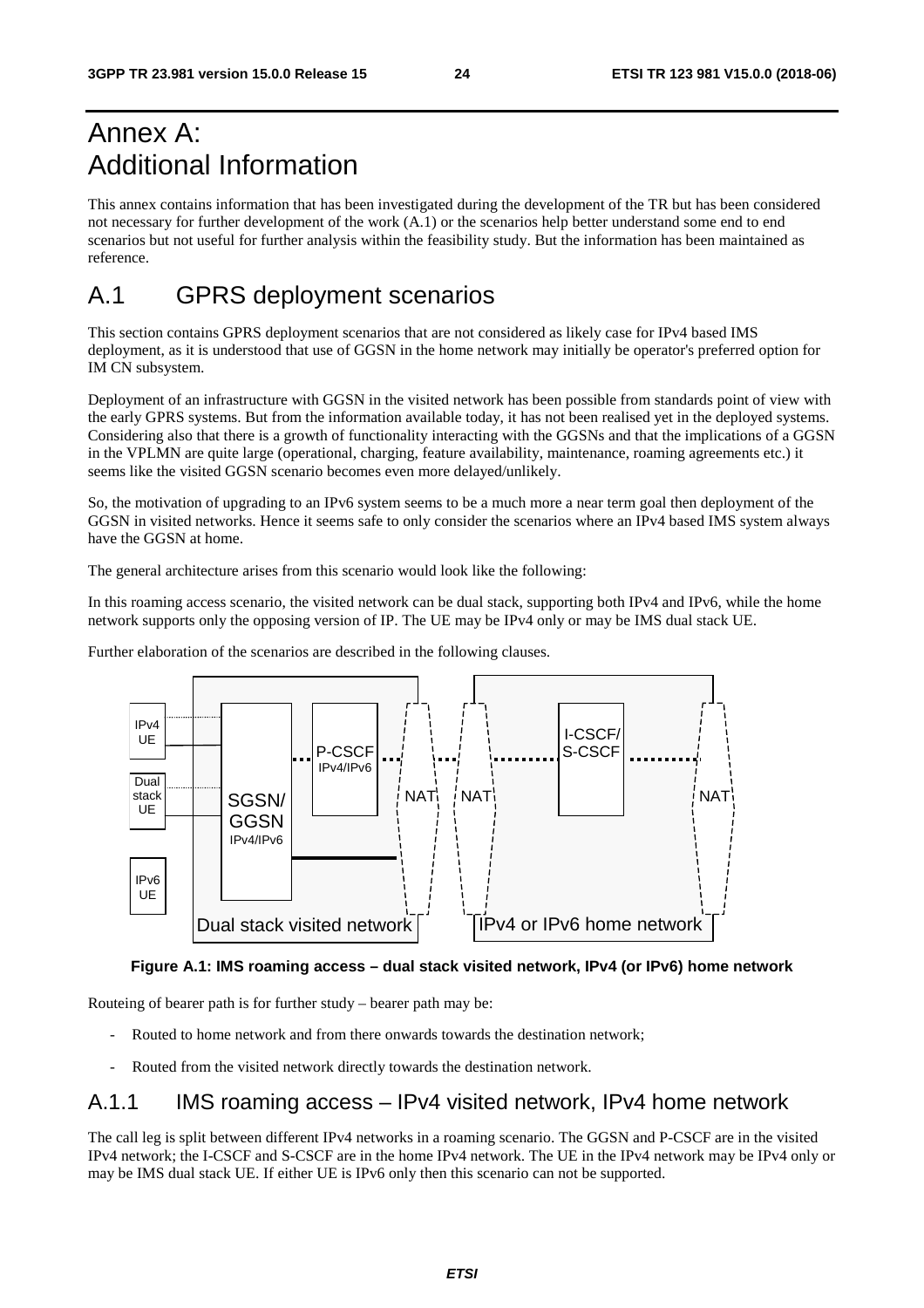

**Figure A.1-1: IMS roaming access – IPv4 visited network, IPv4 home network** 

Issues described in clause A.1 with respect to routing of bearer path are applicable for this scenario as well.

This scenario is not further considered due to the assumption that GGSN at home is the most likely scenario.

# A.1.2 IMS roaming access - IPv4 visited network, IPv6 home network

The GGSN and P-CSCF are in the visited IPv4 network; the I-CSCF and S-CSCF are in the home IPv6 network. The UE must support IPv6 in order to interoperate with its Home Network and must support IPv4 in order to interoperate with the IPv4 Visited Network i.e. it is assumed to be IMS dual stack UE. If the UE is IPv6 only (or IPv4 only) then this scenario can not be supported.



**Figure A.1-2: IMS roaming access – IPv4 visited network, IPv6 home network** 

Issues described in clause A.1 with respect to routing of bearer path are applicable for this scenario as well.

This scenario assumes an IMS dual stack UE, which can access the visited IM CN subsystem with IPv4, but when at home it uses IPv6 to access the home IM CN subsystem.

This scenario is not further considered due to the assumption that GGSN at home is the most likely scenario.

# A.1.3 IMS roaming access - IPv6 visited network, IPv4 home network

The GGSN and P-CSCF are in the visited IPv6 network; the I-CSCF and the S-CSCF are in the home IPv4 network. The UE in the IPv6 network must support IPv4 in order to interoperate with its Home Network and must support IPv6 in order to interoperate with the visited network. If the UE is IPv6 only (or IPv4 only) then this scenario can not be supported.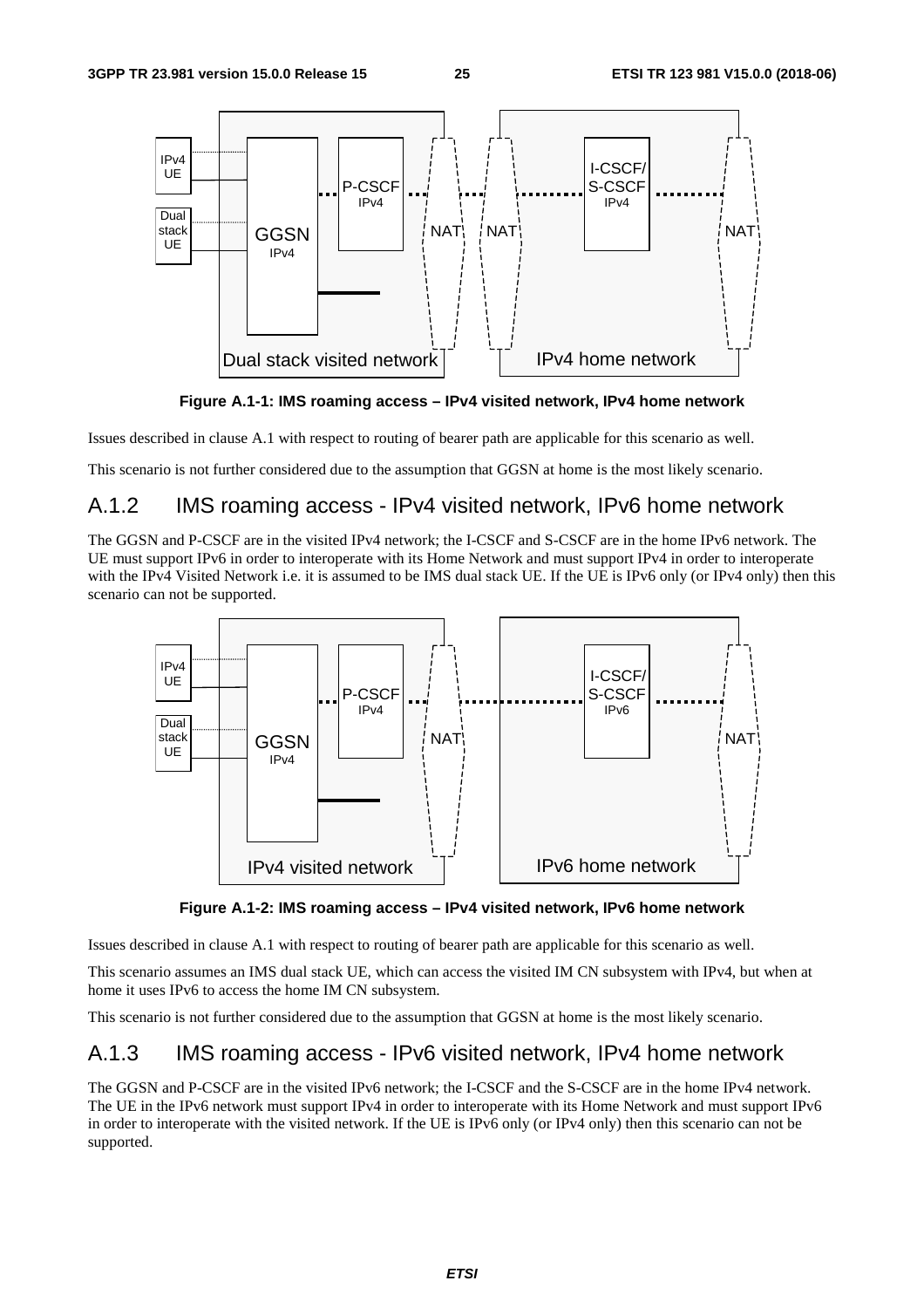

**Figure A.1-3: IMS roaming access - IPv6 visited network, IPv4 home network** 

Issues described in clause A.1 with respect to routing of bearer path are applicable for this scenario as well.

This scenario assumes an IMS dual stack UE, which can access the visited IM CN subsystem with IPv6, but when at home it uses IPv4 to access the home IM CN subsystem.

This scenario is not further considered due to the assumption that GGSN at home is the most likely scenario.

### A.1.4 IMS roaming access - IPv4 visited network, dual stack home network

GGSN and P-CSCF are in the IPv4 visited network. The I-CSCF and S-CSCF are in the home network which supports dual stack. The UE may be IPv4 only or may be IMS dual stack UE. If the UE is IPv6 only then this scenario can not be supported.





Issues described in clause A.1 with respect to routing of bearer path are applicable for this scenario as well.

This scenario is not further considered due to the assumption that GGSN at home is the most likely scenario.

# A.2 End to End scenarios

This clause describes some end to end scenarios for IP version interworking for IMS cases.

### A.2.1 Non-roaming - IPv4 IM CN subsystem with IPv6 IM CN subsystem

IPv4 IM CN subsystem and IPv6 IM CN subsystem are in different networks; each leg of the session is contained solely in an IPv4 or IPv6 network. Either network may originate or terminate sessions. The UE in the IPv4 network may be IPv4 only or may be IMS dual stack UE (if it is IPv6 only then this scenario can not be supported).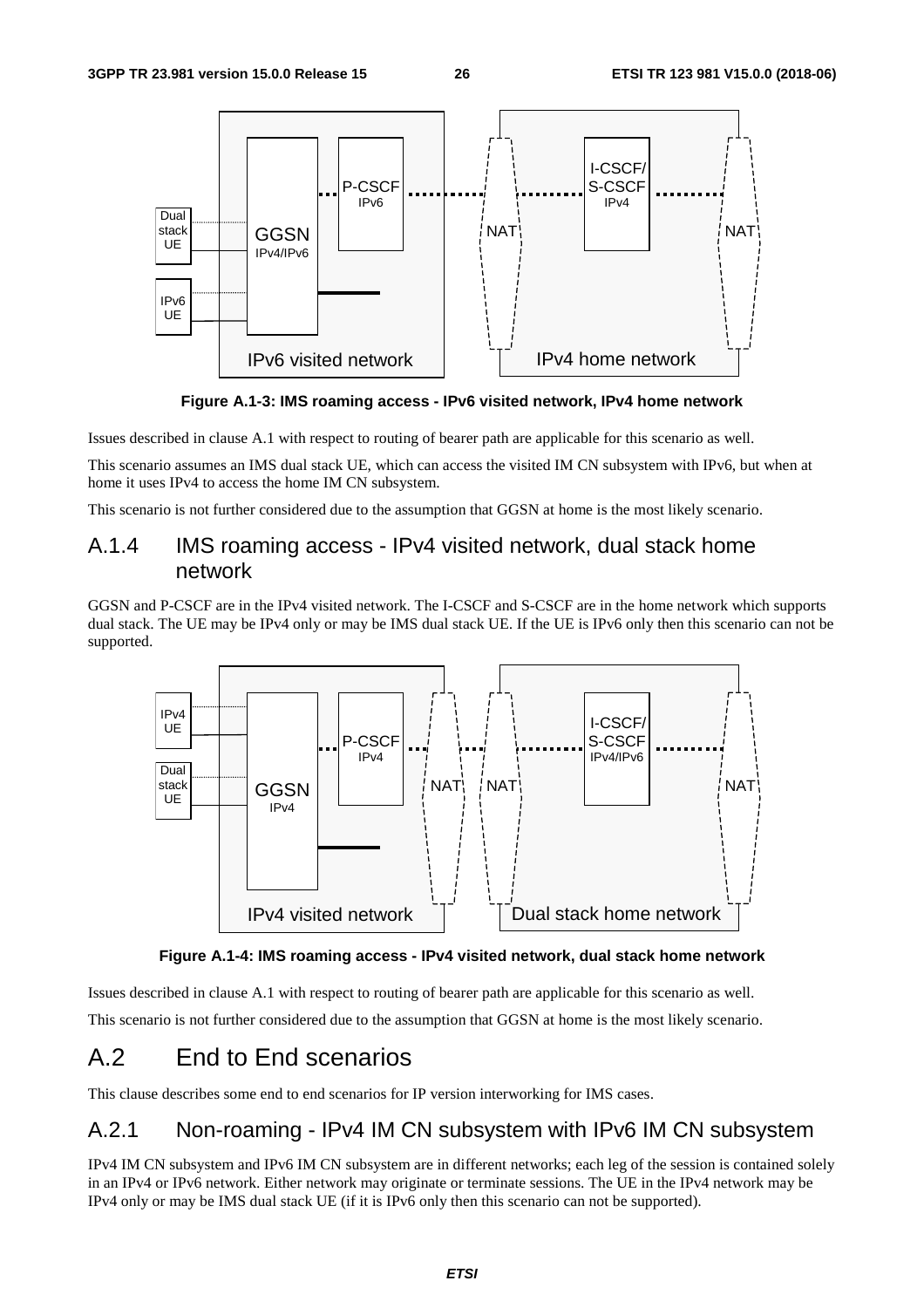



In this scenario:

- clause 5.2.2.1 and 5.2.2.2 apply to the UE accessing the IPv4 network;
- clause 5.2.2.1 may apply to the UE accessing the IPv6 network;
- clause 5.3.1.1 applies to the interconnection between the networks.

### A.2.2 Non-roaming - IPv4 IM CN subsystem with IPv4 IM CN subsystem

The two IPv4 IM CN subsystems are in different networks and hence may use overlapping private IPv4 address spaces. The UE in the IPv4 network may be IPv4 only or may be IMS dual stack UE. If either UE is IPv6 only then this scenario can not be supported.



#### **Figure A.2-2: Non-roaming IPv4 IM CN subsystem with IPv4 IM CN subsystem**

In this scenario clause 5.2.2.1 and 5.2.2.2 apply to the UEs accessing the IPv4 networks.

### A.2.3 Non-roaming IPv4 IM CN subsystem with dual stack IM CN subsystem

The two IM CN subsystems are in different networks. One IM CN subsystem is supporting IPv4 only whereas the second IM CN subsystem is supporting both IPv4 and IPv6. Either network may originate or terminate sessions. The dual stack IMS determines that it is in interacting with an IPv4 IMS and thus uses IPv4 at the network interconnection.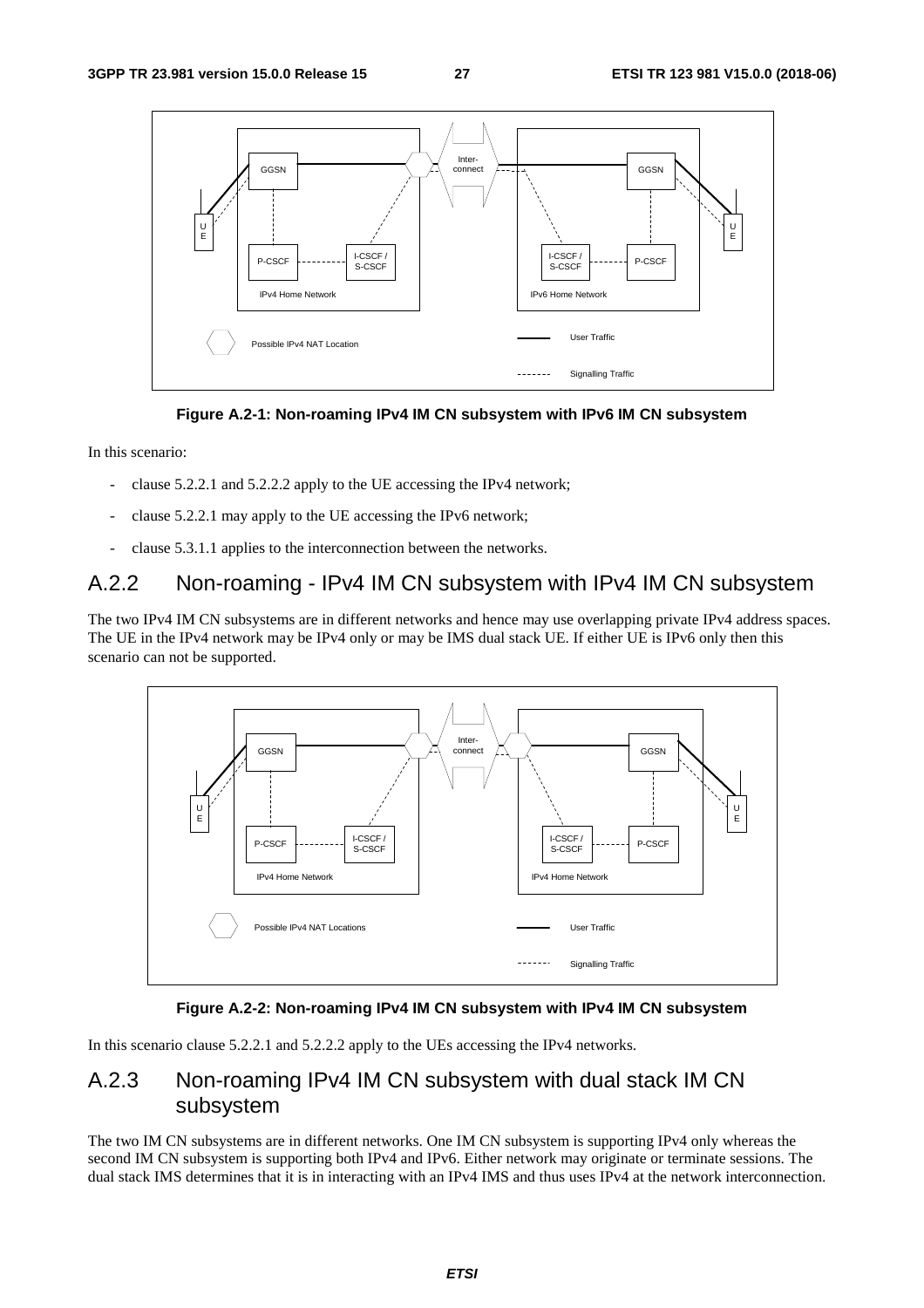The UE in the IPv4 network may be IPv4 only or may be IMS dual stack UE (if it is IPv6 only then this scenario can not be supported).



#### **Figure A.2-3: Non-roaming IPv4 IM CN subsystem with Dual Stack IM CN subsystem**

In this scenario clause 5.2.2.1 and 5.2.2.2 apply to the UE accessing the IPv4 network.

Clause 5.2.1 is applicable to the interconnection between networks, if IPv6 is used in the dual stack home network.

Even if the UE in the dual stack network is an IMS dual stack UE, the following needs to be considered:

- If the UE has registered with IPv4, then NAT may be needed at the network borders if private addressing is used in the IMS networks.
- If the UE has registered with IPv6, then the dual stack home network will use IPv6 for SIP communication towards the UE, even if it is part of a communication with an IPv4 network.

### A.2.4 Non-roaming dual stack IM CN subsystem with dual stack IM CN subsystem

The two IM CN subsystems are in different networks. Both IM CN subsystems are dual stack. The UEs may be IPv4 only, IPv6 only, or may be IMS dual stack UEs.



**Figure A.2-4: Non-roaming Dual Stack IM CN subsystem with Dual Stack IM CN subsystem**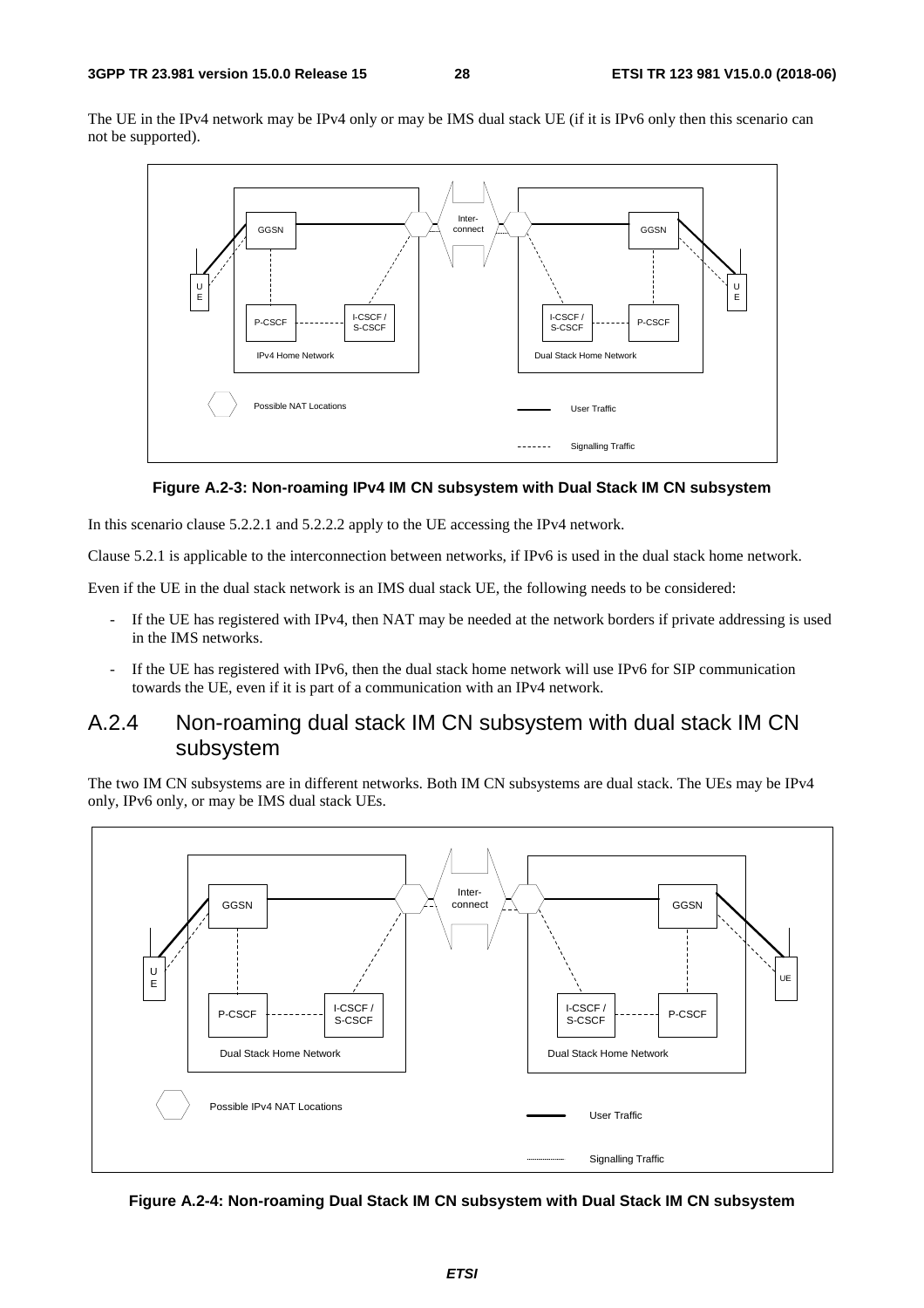### A.2.5 Non-roaming IPv6 IM CN subsystem with dual stack IM CN subsystem

The two IM CN subsystems are in different networks. One IM CN subsystem is supporting IPv6 only whereas the second IM CN subsystem is supporting both IPv4 and IPv6. Either network may originate or terminate sessions. The dual stack IMS determines that it is in interacting with an IPv6 IMS and thus uses IPv6 at the network interconnection. The UE in the IPv6 network may be IPv6 only or may be IMS dual stack UE (if it is IPv4 only then this scenario can not be supported).



**Figure A.2-5: Non-roaming IPv6 IM CN subsystem with Dual Stack IM CN subsystem** 

If the UE in the dual stack network is an IMS dual stack UE, which has registered with IPv4, then the dual stack home network will use IPv4 for SIP communication towards the UE, even if even if it is part of a communication with an IPv6 network.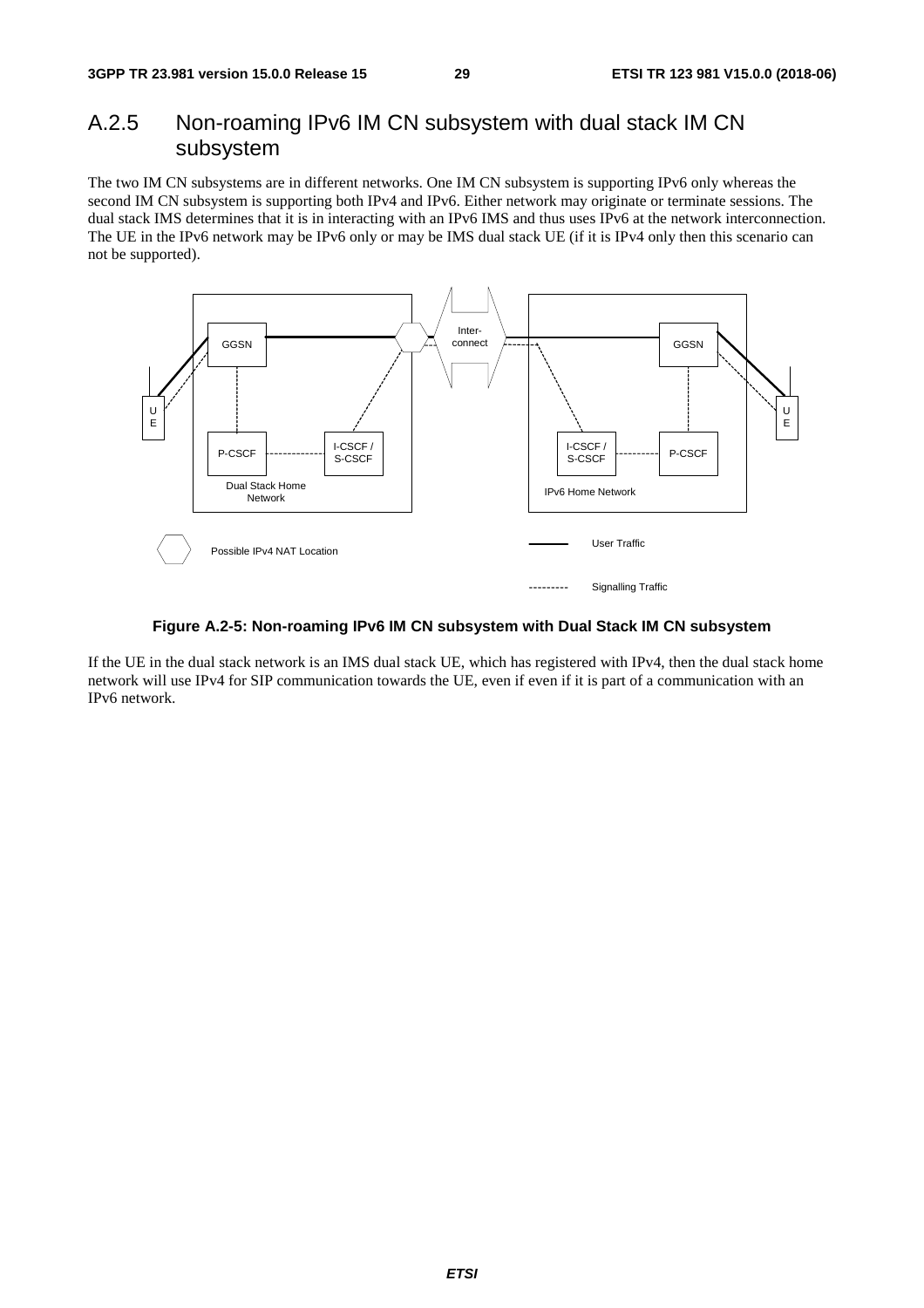# Annex B: Change history

| <b>Change history</b> |       |                 |           |            |                               |                                                                            |        |               |
|-----------------------|-------|-----------------|-----------|------------|-------------------------------|----------------------------------------------------------------------------|--------|---------------|
| Date                  | TSG # | <b>TSG Doc.</b> | <b>CR</b> | <b>Rev</b> | Cat                           | <b>Subject/Comment</b>                                                     | Old    | <b>New</b>    |
| 2004-06               | SP-24 | SP-040337       |           |            |                               | Raised to v.6.0.0 after approval at SA#24                                  | 2.0.0  | 6.0.0         |
| 2004-09               | SP-25 | SP-040530       | 0001      |            |                               | IPv4 access to multimedia services and Mb reference point                  | 6.0.0  | 6.1.0         |
| 2004-09               | SP-25 | SP-040530       | 0003      |            |                               | Corrections to scenario – IPv4 visited and IPv6 home                       | 6.0.0  | 6.1.0         |
| 2004-12               | SP-26 | SP-040761       | 0004      |            |                               | Clarification to the Interworking support in dual stack IM CN<br>subsystem | 6.1.0  | 6.2.0         |
| 2005-03               | SP-27 | SP-050115       | 0005      |            |                               | P-CSCF discoverv                                                           | 6.2.0  | 6.3.0         |
| 2005-09               | SP-29 | SP-050476       | 0006      |            |                               | P-CSCF address format when configured via DM                               | 6.3.0  | 6.4.0         |
| 2007-06               |       |                 |           |            | Update to Rel-7 version (MCC) |                                                                            | 6.4.0  | 7.0.0         |
| 2008-12               | SP-42 |                 |           |            | Update to Rel-8 version (MCC) |                                                                            | 7.0.0  | 8.0.0         |
| 2009-12               | SP-46 |                 |           |            | Update to Rel-9 version (MCC) |                                                                            | 8.0.0  | 9.0.0         |
| 2011-03               | SP-51 |                 |           |            |                               | Update to Rel-10 version (MCC)                                             | 9.0.0  | 10.0.0        |
| 2012-09               |       |                 |           |            |                               | Update to Rel-11 version (MCC)                                             | 10.0.0 | 11.0.0        |
| 2014-09               | SP-65 |                 |           |            |                               | Update to Rel-12 version (MCC)                                             | 11.0.0 | 12.0.0        |
| 2015-12               |       |                 |           |            |                               | Update to Rel-13 version (MCC)                                             | 12.0.0 | 13.0.0        |
| 2017-03               |       |                 |           |            |                               | Update to Rel-14 version (MCC)                                             | 13.0.0 | 14.0.0        |
| 2018-06               | SP-80 |                 |           |            |                               | Update to Rel-15 version (MCC)                                             |        | 14.0.0 15.0.0 |